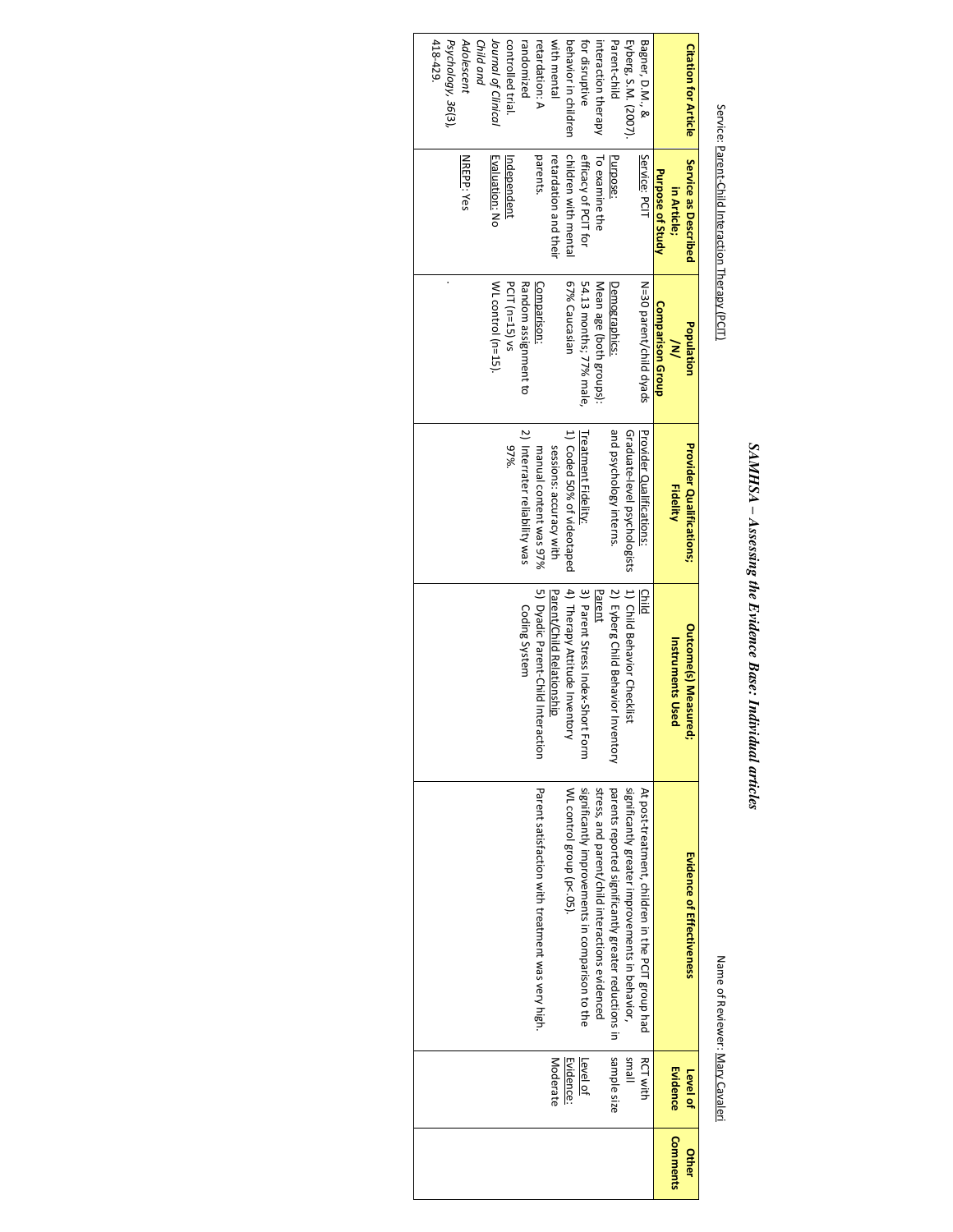| <b>Citation for Article</b> | Service as Described<br>in Article; | Population<br>≷          | <b>Provider Qualifications;</b><br><b>Fidelity</b> | <b>Outcome(s) Measured</b><br><b>Instruments Used</b> | Evidence of Effectiveness                          | <b>Level of Evidence</b> | <b>Comments</b><br>Other |
|-----------------------------|-------------------------------------|--------------------------|----------------------------------------------------|-------------------------------------------------------|----------------------------------------------------|--------------------------|--------------------------|
|                             | <b>Purpose of Study</b>             | <b>Comparison Group</b>  |                                                    |                                                       |                                                    |                          |                          |
| Bagner, D.M.,               | Service: PCIT                       | N=28 parent/child dyads  | Provider Qualitications:                           | Child                                                 | At post-treatment, significantly greater           | <b>RCT with small</b>    |                          |
| Sheinkopf, S.J.,            |                                     |                          | Not reported                                       | 1) Child Behavior Checklist                           | improvements were found in the PCIT group          | sample size              |                          |
| Vohr, B.R., & Lester        | Purpose:                            | Demographics             |                                                    | 2) Eyberg Child Behavior                              | with respect to child externalizing and            |                          |                          |
| B.M. (2010).                | To examine the                      | Mean age (both groups):  | <b>Treatment Fidelity:</b>                         | Inventory                                             | internalizing symptoms; parents' stress and        | Level of Evidence:       |                          |
| Parenting                   | efficacy of PCIT for                | 38.1 months; 71% male,   | Coded 50% of videotaped                            | Parent                                                | parenting skills, and parent/child interactions in | <b>Moderate</b>          |                          |
| intervention for            | children born                       | 82% Caucasian.           | sessions; accuracy with                            | 3) Parenting Stress Index-Short                       | comparison to the WL control group                 |                          |                          |
| externalizing               | prematurely and their               |                          | manual content was 94%;                            | Form                                                  | $(p < .05)$ .                                      |                          |                          |
| behavior problems           | parents.                            | Comparison               |                                                    | 4) The Parenting Scale                                |                                                    |                          |                          |
| in children born            |                                     | Random assignment to     |                                                    | Parent/Child Relationship                             | At eight months follow-up, 90% (n=9) of            |                          |                          |
| premature: An               | Independent                         | PCIT (n=14) vs WL (n=14) |                                                    | 5) Dyadic Parent-Child                                | children who received PCLI maintained              |                          |                          |
| inital examination          | Evaluation: Yes                     |                          |                                                    | Interaction Coding System                             | treatment gains (data were not collected for       |                          |                          |
| Journal<br>Jeurnal          |                                     |                          |                                                    |                                                       | the WL group).                                     |                          |                          |
| Developmental &             | <b>NREPP: Yes</b>                   |                          |                                                    |                                                       |                                                    |                          |                          |
| Behavioral                  |                                     |                          |                                                    |                                                       |                                                    |                          |                          |
| Pediatrics, 31(3),          |                                     |                          |                                                    |                                                       |                                                    |                          |                          |
| 209-216                     |                                     |                          |                                                    |                                                       |                                                    |                          |                          |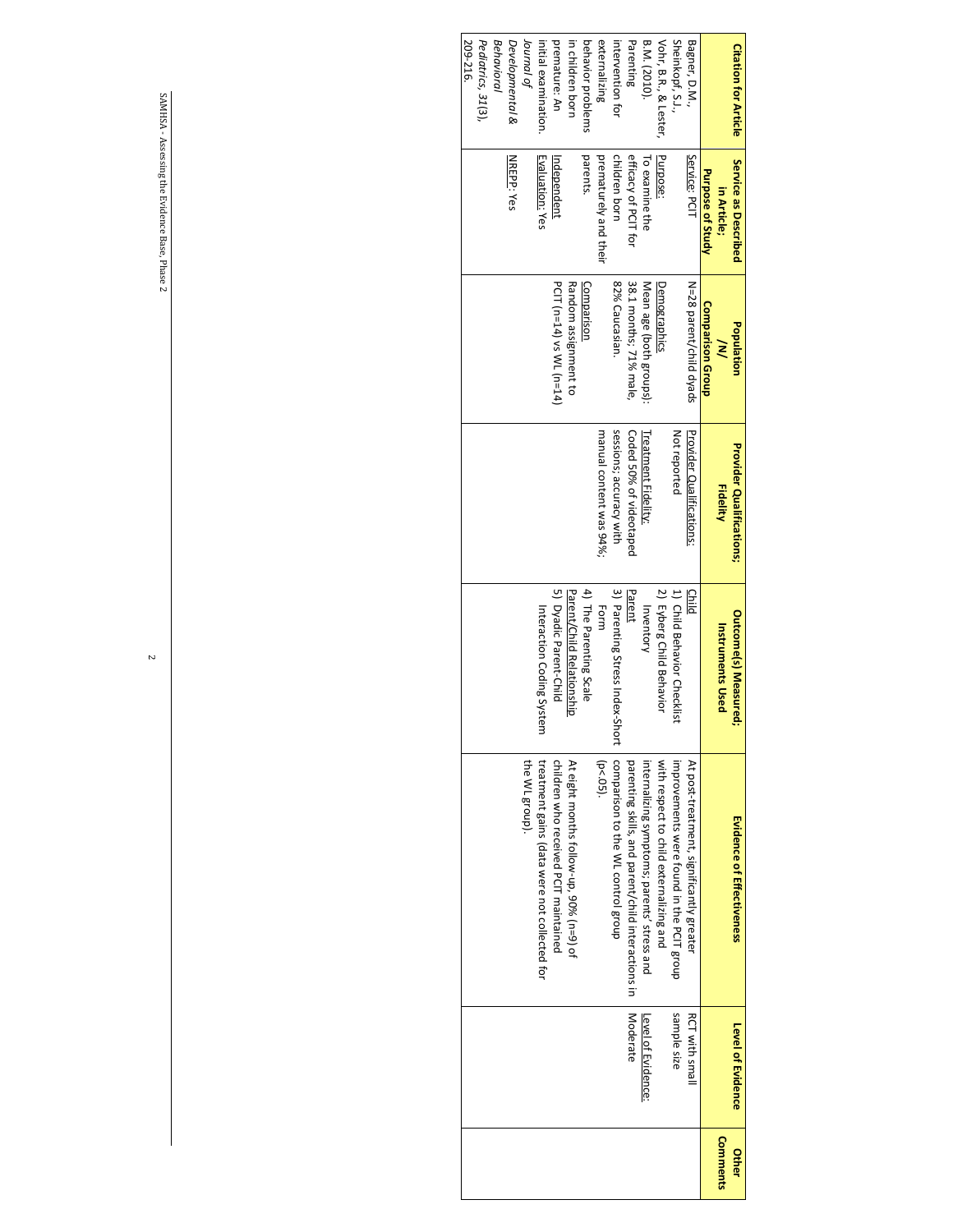| <b>Citation for Article</b> | Service as Described in<br>Article; | Population<br>≷           | Qualitications;<br>Provider | <b>Outcome(s) Measured;</b><br><b>Instruments Used</b> | Evidence of Effectiveness                                    | Level of Evidence     | Comments<br>Other |
|-----------------------------|-------------------------------------|---------------------------|-----------------------------|--------------------------------------------------------|--------------------------------------------------------------|-----------------------|-------------------|
|                             | Purpose of Study                    | <b>Comparison Group</b>   | <b>Fidelity</b>             |                                                        |                                                              |                       |                   |
| Berkovits, M.D.,            | Service Provided                    | N=30 parent/child dyads   | Provider                    | Child                                                  | At post-treatment, both groups evidenced significant         | <b>RCT with small</b> |                   |
| O'Brien, K.A.,              | 1) Primary Care PCIT                |                           | Qualifications:             | 1) Eyberg Child Behavior                               | mprovements in all child and parent outcomes                 | sample size and       |                   |
| Carter, C.G., &             | (PC-PCIT), a group                  | Demographics              | Graduate-level              | Inventory                                              | p<.05). Both groups were highly satisfied with               | limited               |                   |
| Eyberg, S.M. (2010)         | prevention program:                 | Mean age (both groups):   | psychologists with          | Parent                                                 | reatment.                                                    | measurement.          |                   |
| Early identification        | Groups met 90                       | 48.47 months; 71% male    | previous experience         | 2) Parent Locus of Control-                            |                                                              |                       |                   |
| and intervention for        | minutes per week                    | 65% Caucasian.            | using PCIT and              | Short Form                                             | For all outcomes, treatment effects were maintained at       | Level of Evidence:    |                   |
| behavior problems           | over four weeks in                  |                           | completed a course.         | 3) Parenting Scale                                     | <sup>f</sup> ollow-up. There were no significant differences | Moderate              |                   |
| in primary care: A          | waiting rooms of                    | Comparison                |                             | 4) Therapist Attitude                                  | between groups at post-treatment or follow-up.               |                       |                   |
| comparison of two           | pediatric offices.                  | Random assignment to      | <b>Treatment Fidelity:</b>  | Inventory                                              |                                                              |                       |                   |
| abbreviated                 | 2) PCIT Anticipatory                | PC-PCIT (n=17) vs PCIT-AG | 1) Coded 50%                |                                                        |                                                              |                       |                   |
| versions of parent-         | Guidance (PCIT-AG),                 | $(n=13)$                  | randomly selected           |                                                        |                                                              |                       |                   |
| child interaction           | written materials that              |                           | audiotaped                  |                                                        |                                                              |                       |                   |
| therapy. Behavior           | describe PCIT's skills              |                           | sessions; accuracy          |                                                        |                                                              |                       |                   |
| Therapy, 41, 375-           | and techniques (self-               |                           | with manual                 |                                                        |                                                              |                       |                   |
| 387                         | guided).                            |                           | content was 98%             |                                                        |                                                              |                       |                   |
|                             |                                     |                           | 2) Interrater reliability   |                                                        |                                                              |                       |                   |
|                             | <u>Independent</u>                  |                           | %68 sew                     |                                                        |                                                              |                       |                   |
|                             | Evaluation: No                      |                           |                             |                                                        |                                                              |                       |                   |
|                             |                                     |                           |                             |                                                        |                                                              |                       |                   |
|                             | <b>NREPP: Yes</b>                   |                           |                             |                                                        |                                                              |                       |                   |
|                             |                                     |                           |                             |                                                        |                                                              |                       |                   |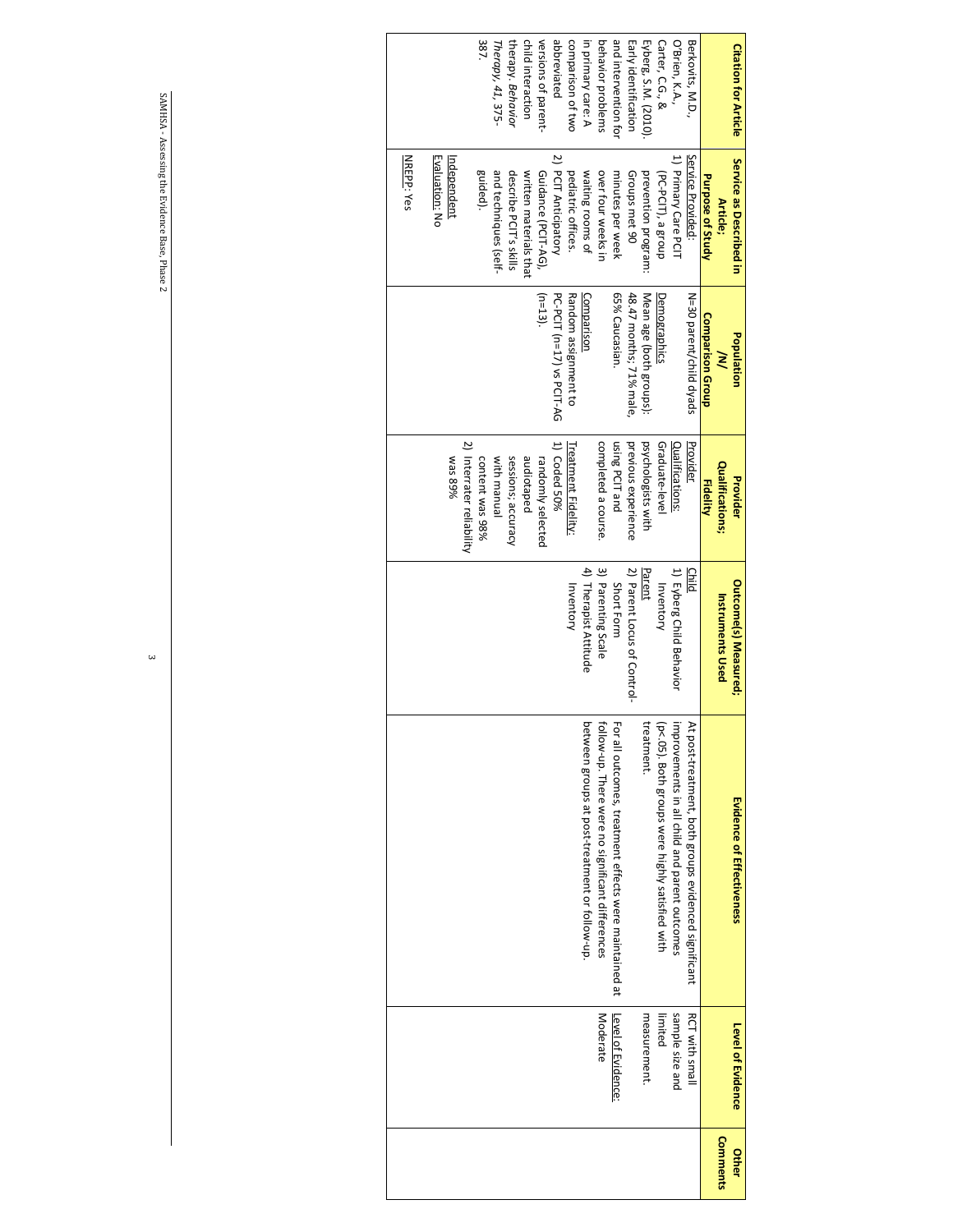| Silovsky, J.F.,<br>Bonner, B.L. (2004).<br>Lensgraf, J., &<br>Jackson, S.,<br>Valle, L.A., Brestan,<br>E.V., Balachova, T.,<br>Funderburk, B.,<br>Chaffin, M.<br><b>Citation for Article</b> | Service as Described in Article;<br>psychosocial stressors (e.g.<br>additional services targeting<br>Enhanced PCIT offered<br>1) PCIT, 2) Enhanced PCIT<br>Service Provided:<br>Community Group.<br>[EPCIT), or 3) a Standard<br>Purpose of Study | child demographic<br>spekp<br>years of age. No other<br>between four and 12<br>Eligible children were<br>N=110 parent/child<br>Demographics<br>Comparison Group<br>Population<br>≷ | $\overline{z}$<br>1) Completion of fidelity<br>level clinicians.<br>Graduate and doctoral<br>Treatment Fidelity:<br>Provider Qualifications:<br><b>Provider Qualifications;</b><br>Coded 10% of<br>checklists<br><b>Fidelity</b> | 3) Child Neglect Index<br>4) Abuse Dimensions Inventory<br>Parent<br>2) Child Abuse Potential<br>1) Child Behavior Assessment<br><b>Child</b><br>System for Children<br>Inventory<br><b>Outcome(s) Measured;</b><br><b>Instruments Used</b> | significantly greater reductions in negative<br>community group (p<.05).<br>Parents in PCIT and EPCIT evidenced<br>The PCIT group evidenced significantly greater<br>parenting in comparison to the standard<br>reductions in physical abuse (19%) than EPCIT<br>(36%) and the standard community groups<br>Evidence of Effectiveness |
|----------------------------------------------------------------------------------------------------------------------------------------------------------------------------------------------|---------------------------------------------------------------------------------------------------------------------------------------------------------------------------------------------------------------------------------------------------|------------------------------------------------------------------------------------------------------------------------------------------------------------------------------------|----------------------------------------------------------------------------------------------------------------------------------------------------------------------------------------------------------------------------------|---------------------------------------------------------------------------------------------------------------------------------------------------------------------------------------------------------------------------------------------|---------------------------------------------------------------------------------------------------------------------------------------------------------------------------------------------------------------------------------------------------------------------------------------------------------------------------------------|
|                                                                                                                                                                                              |                                                                                                                                                                                                                                                   |                                                                                                                                                                                    |                                                                                                                                                                                                                                  |                                                                                                                                                                                                                                             |                                                                                                                                                                                                                                                                                                                                       |
| Parent-child                                                                                                                                                                                 | substance abuse, domestic                                                                                                                                                                                                                         | information provided.                                                                                                                                                              | videotaped sessions:                                                                                                                                                                                                             | 5) Beck Depression Inventory                                                                                                                                                                                                                | (49%) (p<.05). No significant differences                                                                                                                                                                                                                                                                                             |
| interaction therapy                                                                                                                                                                          | violence                                                                                                                                                                                                                                          |                                                                                                                                                                                    | 93% accuracy with                                                                                                                                                                                                                | Parent/Child Relationship                                                                                                                                                                                                                   | between EPCIT and standard community group:                                                                                                                                                                                                                                                                                           |
| with physically                                                                                                                                                                              |                                                                                                                                                                                                                                                   | Comparison                                                                                                                                                                         | manual content                                                                                                                                                                                                                   | 6) Dyadic Parent-Child                                                                                                                                                                                                                      | although nonsignificant, parents in EPCIT had a                                                                                                                                                                                                                                                                                       |
| abusive parents:                                                                                                                                                                             | Both the PCIT and Enhanced                                                                                                                                                                                                                        | Random assignment to                                                                                                                                                               |                                                                                                                                                                                                                                  | Interaction Coding System                                                                                                                                                                                                                   | higher number of physical abuse reports than                                                                                                                                                                                                                                                                                          |
| Efficacy for reducing                                                                                                                                                                        | PCIT groups also received six                                                                                                                                                                                                                     | PCIT, EPCIT, or                                                                                                                                                                    |                                                                                                                                                                                                                                  |                                                                                                                                                                                                                                             | parents in PCIT.                                                                                                                                                                                                                                                                                                                      |
| future abuse                                                                                                                                                                                 | session orientation group to                                                                                                                                                                                                                      | Standard community                                                                                                                                                                 |                                                                                                                                                                                                                                  |                                                                                                                                                                                                                                             |                                                                                                                                                                                                                                                                                                                                       |
| reports. Journal of                                                                                                                                                                          | enhance treatment motivation,                                                                                                                                                                                                                     | group. The number of                                                                                                                                                               |                                                                                                                                                                                                                                  |                                                                                                                                                                                                                                             | Parents were highly satisfied with PCIT and ECPI                                                                                                                                                                                                                                                                                      |
| Consulting and                                                                                                                                                                               | and a four-session group to                                                                                                                                                                                                                       | participants per group                                                                                                                                                             |                                                                                                                                                                                                                                  |                                                                                                                                                                                                                                             |                                                                                                                                                                                                                                                                                                                                       |
| Clinical Psychology,                                                                                                                                                                         | enforce use of skills. Families                                                                                                                                                                                                                   | was not reported.                                                                                                                                                                  |                                                                                                                                                                                                                                  |                                                                                                                                                                                                                                             | Benefits from PCIT were partially mediated by                                                                                                                                                                                                                                                                                         |
| 72(3), 500-510.                                                                                                                                                                              | who received the standard                                                                                                                                                                                                                         |                                                                                                                                                                                    |                                                                                                                                                                                                                                  |                                                                                                                                                                                                                                             | greater changes in negative parent/child                                                                                                                                                                                                                                                                                              |
|                                                                                                                                                                                              | community group received the                                                                                                                                                                                                                      |                                                                                                                                                                                    |                                                                                                                                                                                                                                  |                                                                                                                                                                                                                                             | interactions                                                                                                                                                                                                                                                                                                                          |
|                                                                                                                                                                                              | orientation group, a parenting                                                                                                                                                                                                                    |                                                                                                                                                                                    |                                                                                                                                                                                                                                  |                                                                                                                                                                                                                                             |                                                                                                                                                                                                                                                                                                                                       |
|                                                                                                                                                                                              | group, and an anger                                                                                                                                                                                                                               |                                                                                                                                                                                    |                                                                                                                                                                                                                                  |                                                                                                                                                                                                                                             |                                                                                                                                                                                                                                                                                                                                       |
|                                                                                                                                                                                              | management group                                                                                                                                                                                                                                  |                                                                                                                                                                                    |                                                                                                                                                                                                                                  |                                                                                                                                                                                                                                             |                                                                                                                                                                                                                                                                                                                                       |
|                                                                                                                                                                                              | Purpose:                                                                                                                                                                                                                                          |                                                                                                                                                                                    |                                                                                                                                                                                                                                  |                                                                                                                                                                                                                                             |                                                                                                                                                                                                                                                                                                                                       |
|                                                                                                                                                                                              | To examine the efficacy of                                                                                                                                                                                                                        |                                                                                                                                                                                    |                                                                                                                                                                                                                                  |                                                                                                                                                                                                                                             |                                                                                                                                                                                                                                                                                                                                       |
|                                                                                                                                                                                              | PCIT to prevent child abuse                                                                                                                                                                                                                       |                                                                                                                                                                                    |                                                                                                                                                                                                                                  |                                                                                                                                                                                                                                             |                                                                                                                                                                                                                                                                                                                                       |
|                                                                                                                                                                                              | recidivism                                                                                                                                                                                                                                        |                                                                                                                                                                                    |                                                                                                                                                                                                                                  |                                                                                                                                                                                                                                             |                                                                                                                                                                                                                                                                                                                                       |
|                                                                                                                                                                                              | Independent Evaluation: Yes                                                                                                                                                                                                                       |                                                                                                                                                                                    |                                                                                                                                                                                                                                  |                                                                                                                                                                                                                                             |                                                                                                                                                                                                                                                                                                                                       |
|                                                                                                                                                                                              |                                                                                                                                                                                                                                                   |                                                                                                                                                                                    |                                                                                                                                                                                                                                  |                                                                                                                                                                                                                                             |                                                                                                                                                                                                                                                                                                                                       |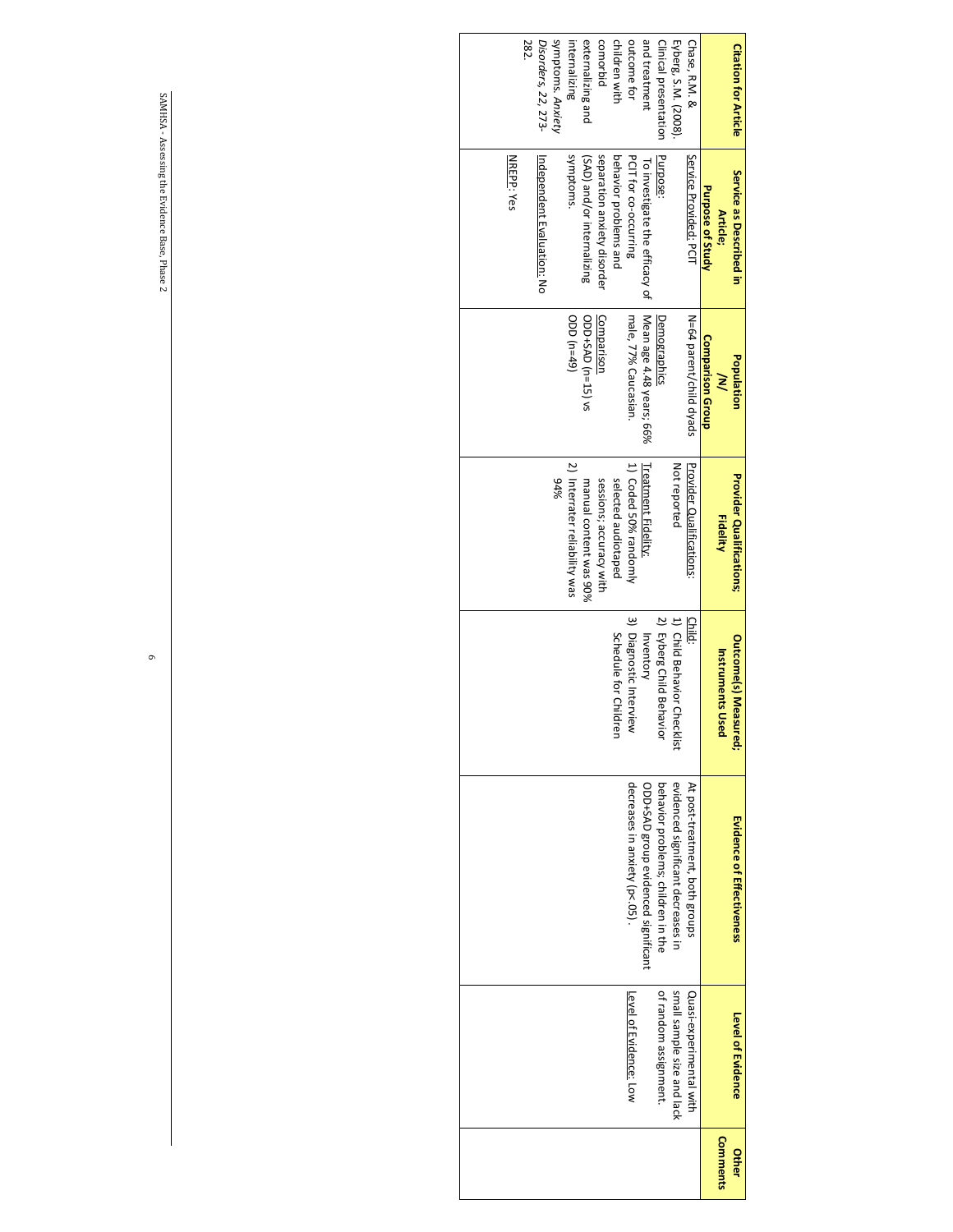|          |              |                                                     |                                    |                          |                                | NREPP: Yes                  |                             |
|----------|--------------|-----------------------------------------------------|------------------------------------|--------------------------|--------------------------------|-----------------------------|-----------------------------|
|          |              |                                                     |                                    |                          |                                |                             |                             |
|          |              |                                                     |                                    |                          |                                | Evaluation: No              |                             |
|          |              |                                                     |                                    |                          |                                | Independent                 |                             |
|          |              |                                                     |                                    |                          |                                | PCIT.                       |                             |
|          |              |                                                     |                                    |                          |                                | <b>Both groups received</b> |                             |
|          |              |                                                     |                                    |                          |                                |                             |                             |
|          |              | again at two-years follow-up (p<.05)                |                                    |                          |                                | (1993)                      |                             |
|          |              | one-year follow-up, and significantly increased     |                                    |                          |                                | Eisenstadt et al.           |                             |
|          |              | treatment. Satistaction decreased significantly at  |                                    |                          |                                | conducted by                |                             |
|          |              | Parents were highly satisfied with PCIT post-       |                                    |                          |                                | original study was          |                             |
|          |              |                                                     |                                    |                          |                                | treatment gains. The        |                             |
|          |              | maintained.                                         |                                    |                          |                                | maintenance of              |                             |
|          |              | At two-year follow-up, only child outcomes were     | Coding System                      |                          |                                | was associated with         |                             |
|          |              |                                                     | 8) Dyadic Parent-Child Interaction |                          |                                | treatment sequence          | 20.                         |
|          |              | in their role as parents was maintained             | Parent/Child Relationship          |                          |                                | to determine if             | Therapy, 23(4), 1-          |
|          |              | maintained; among caregivers, reductions in stress  | 7) Therapy Attitude Inventory      |                          |                                | conduct disorder, and       | Family Behavior             |
|          |              | At one-year follow-up, child outcomes were          | 6) Parenting Stress Index          | were checked.            |                                | of PCIT for youth with      | the family. Child &         |
|          |              |                                                     | Parent                             | the checklist items      | PDI first (n=6)                | treatment outcomes          | treatment effects in        |
|          |              | significant decreases in parent stress (p<.05).     | Acceptance for Young Childre       | manual content; 90% of   | CDI first $(n=7)$              | and two-year                | maintenance of              |
|          |              | At post-treatment, parents evidenced statistically  | Competence and Social              | completed checklists of  | Comparison                     | To investigate the one      | One and two-year            |
|          |              |                                                     | 5) Pictorial Scale of Perceived    | 1) Therapists            |                                | Purpose:                    | problem children:           |
|          |              | by their mother and peers.                          | Rating Scale                       | reatment Integrity:      | Caucasian (84%).               |                             | with behavior               |
|          |              | the child's perceived competence and acceptance     | 4) Werry-Weiss Peters Activity     |                          | were male and primarily        | (PDI) first).               | interaction therapy         |
|          | assignment.  | behavior (p<.05). No improvement was found for      | 3) Child Behavior Checklist        | level co-therapists.     | Mean age 56.8 months; all      | Directed Interaction        | Parent-child                |
|          | random       | evidenced statistically significant improvements in | Inventory                          | therapists; graduate-    | Demographics:                  | half received Parent-       | Hood, K.K. (2001).          |
|          | and lack of  | At post-treatment, children in both groups          | 2) Eyberg Child Behavior           | were the primary         |                                | (CDI) first, the other      | Querido, J.G., &            |
|          | sample size  |                                                     | Disorders                          | year of PCIT training    | et al., 1993).                 | Directed Interaction        | McNeil, C.B.,               |
|          | With a small | points.                                             | for Disruptive Behavior            | therapists with one-     | the original study (Eisenstadt | sample received Child-      | Hembree-Kigin, T.L.,        |
|          | experimental | sequence with respect to outcomes at all time       | 1) DSM-III-R Structured Interview  | Doctoral-level           | dyads who participated in      | PCIT. Half of the           | Funderburk, B.W.,           |
|          | Quasi-       | There was no significant difference in treatment    | <b>Child</b>                       | Provider Qualifications: | N=13 of 20 parent/child        | Service Provided:           | Eyberg, S.M.,               |
|          |              |                                                     |                                    | <b>Fidelity</b>          | Comparison Group               | Purpose of Study            |                             |
| Comments | Evidence     |                                                     | <b>Instruments Used</b>            | <b>Qualitications;</b>   | ≷                              | in Article;                 |                             |
| Other    | Level of     | Evidence of Effectiveness                           | <b>Outcome(s) Measured;</b>        | Provider                 | Population                     | Service as Described        | <b>Citation for Article</b> |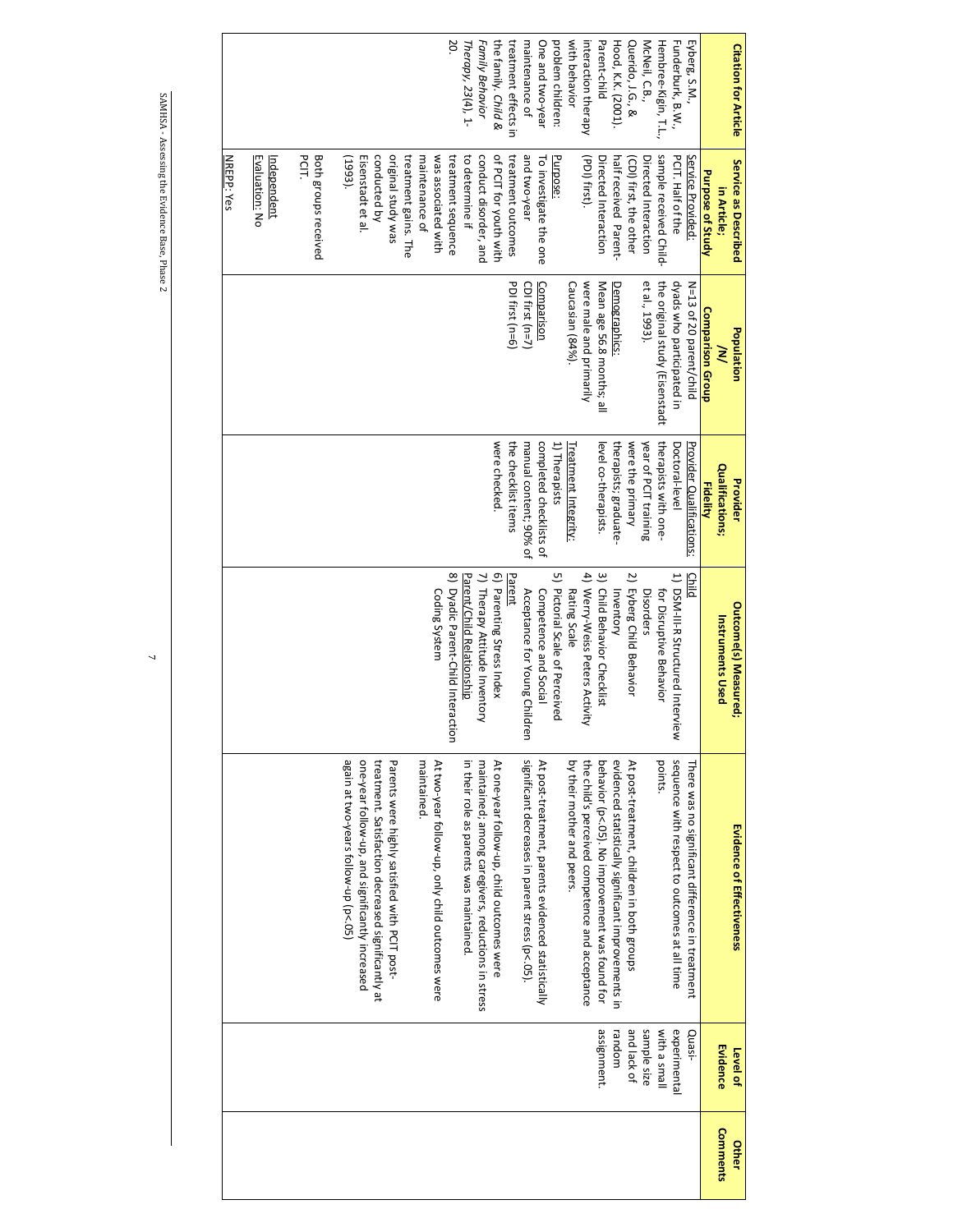| ٠<br>i<br>Ï<br>ı<br>Ï                |  |
|--------------------------------------|--|
| j<br>ı<br>J<br>I<br>í<br>í<br>í<br>ł |  |
|                                      |  |
| J<br>١<br>١                          |  |
| ļ                                    |  |
| ľ<br>ׇ֚֚֚֚֚֚֚֕֕                      |  |

| <b>Citation for Article</b>                           |                  | Funderburk, B.W.,                                |                                                   | Eyberg, S.M.,                                     | Newcomb, K.,                                    | McNeil, C.B.,                                  | Hembree-Kigin, T.,                              |                                                 | Parent-child<br>& Capage, L. (1998).              | interaction therapy    | with behavior               | problem children:                                | Maintenance of                                    | treatment effects in             | the school setting.                         | Child & Family                                  | Behavior Therapy,            | 20(2), 17-38.                                    |                                                 |                                                   |                                              |                                               |                                               |                                     |                                                   |                                             |                                                     |                                                     |                                                  |  |
|-------------------------------------------------------|------------------|--------------------------------------------------|---------------------------------------------------|---------------------------------------------------|-------------------------------------------------|------------------------------------------------|-------------------------------------------------|-------------------------------------------------|---------------------------------------------------|------------------------|-----------------------------|--------------------------------------------------|---------------------------------------------------|----------------------------------|---------------------------------------------|-------------------------------------------------|------------------------------|--------------------------------------------------|-------------------------------------------------|---------------------------------------------------|----------------------------------------------|-----------------------------------------------|-----------------------------------------------|-------------------------------------|---------------------------------------------------|---------------------------------------------|-----------------------------------------------------|-----------------------------------------------------|--------------------------------------------------|--|
|                                                       |                  |                                                  |                                                   |                                                   |                                                 |                                                |                                                 |                                                 |                                                   |                        |                             |                                                  |                                                   |                                  |                                             |                                                 |                              |                                                  |                                                 | <b>PCIT.</b>                                      |                                              |                                               |                                               |                                     |                                                   |                                             |                                                     |                                                     |                                                  |  |
| Service as Described<br>in Article;                   | Purpose of Study | Service Provided: PCIT                           |                                                   | Purpose:                                          | The purpose of this                             | study was to                                   | investigate the                                 |                                                 | maintenance of                                    | therapeutic effects at | 12 and 18 months            | follow-up from a                                 | previous study                                    | (McNeil et al., 1991).           |                                             | Eighty-four                                     | parent/child dyads           | who completed a prior                            | treatment study of                              |                                                   |                                              | Independent                                   | Evaluation: No                                |                                     | NREPP: Yes                                        |                                             |                                                     |                                                     |                                                  |  |
| Population<br>⋛                                       | Comparison Group | N=84 parent/child dyads                          |                                                   | Demographics                                      | Demographics were provided                      | for the treatment group only:                  | Children were 4.8 years of age                  | on average: all were male, 92%                  | Caucasian.                                        |                        |                             |                                                  | Comparison:                                       | In the original study (McNeil et | al., 1991), PCIT (n=12) vs (n=72)           | assigned to either: a) a low                    | problem group, b) an average | group, or c) a behavior                          | problem group.                                  |                                                   |                                              |                                               |                                               |                                     |                                                   |                                             |                                                     |                                                     |                                                  |  |
| <b>Provider Qualifications;</b><br><b>Fidelity</b>    |                  | <b>Provider Qualifications:</b>                  | Not reported                                      |                                                   | <b>Treatment Integrity: Not</b>                 | reported.                                      |                                                 |                                                 |                                                   |                        |                             |                                                  |                                                   |                                  |                                             |                                                 |                              |                                                  |                                                 |                                                   |                                              |                                               |                                               |                                     |                                                   |                                             |                                                     |                                                     |                                                  |  |
| <b>Outcome(s) Measured</b><br><b>Instruments Used</b> |                  | Child                                            | 1) Eyberg Child Behavior                          | <b>Inventory</b>                                  | 2) Revised Conners Teache                       | Rating Scale                                   | 3) Sutter-Eyberg Student                        | Inventory                                       | 4) Walker-McConnell Scale<br>٩                    | Social Competence and  | School Adjustment: A Social | Skills Rating Scale for                          | Teachers                                          |                                  | ىي<br>Classroom Observation                 | Coding System to measure                        | behavior at school           |                                                  |                                                 |                                                   |                                              |                                               |                                               |                                     |                                                   |                                             |                                                     |                                                     |                                                  |  |
| Evidence of Effectiveness                             |                  | At treatment completion, children receiving PCIT | evidenced significant improvements in behavior as | measured by the ECBI Intensity and Problem scores | (p<.05), and conduct as measured by the Sutter- | Eyberg Student Inventory Intensity and Problem | scales, and the Conners Conduct Problem factor, | based upon teacher report (p<.05). No change in | hyperactivity or inattentiveness based on teacher | report.                |                             | All treatment gains were maintained at 12 months | post-treatment, but had regressed to pretreatment |                                  | levels at 18 months post-treatment with the | exception of the Conners Conduct Problem factor |                              | At 12-month follow-up, there were no significant | differences between PCIT versus the low problem | group; among the PCIT versus the behavior problem | group, PCIT youth scored lower on compliance | (p<.05), better on-task behavior (p<.05), and | appropriate behavior compared to the behavior | problem and average groups (p<.05). | At 18 month follow-up, PCIT youth scored lower on | compliance compared to the behavior problem | group (p<.05) and PCIT children scored lower on on- | task behavior (p<.05) and appropriate behavior than | the behavior problem and average groups (p<.05). |  |
| <b>Evidence</b><br>Level of                           |                  | Quasi-                                           | experimental                                      | without a                                         | control                                         | group/random                                   | assignment.                                     |                                                 | <u>Level of</u>                                   | Evidence:              | Low/Moderate                |                                                  |                                                   |                                  |                                             |                                                 |                              |                                                  |                                                 |                                                   |                                              |                                               |                                               |                                     |                                                   |                                             |                                                     |                                                     |                                                  |  |
| Comments<br><b>Other</b>                              |                  |                                                  |                                                   |                                                   |                                                 |                                                |                                                 |                                                 |                                                   |                        |                             |                                                  |                                                   |                                  |                                             |                                                 |                              |                                                  |                                                 |                                                   |                                              |                                               |                                               |                                     |                                                   |                                             |                                                     |                                                     |                                                  |  |

 $\infty$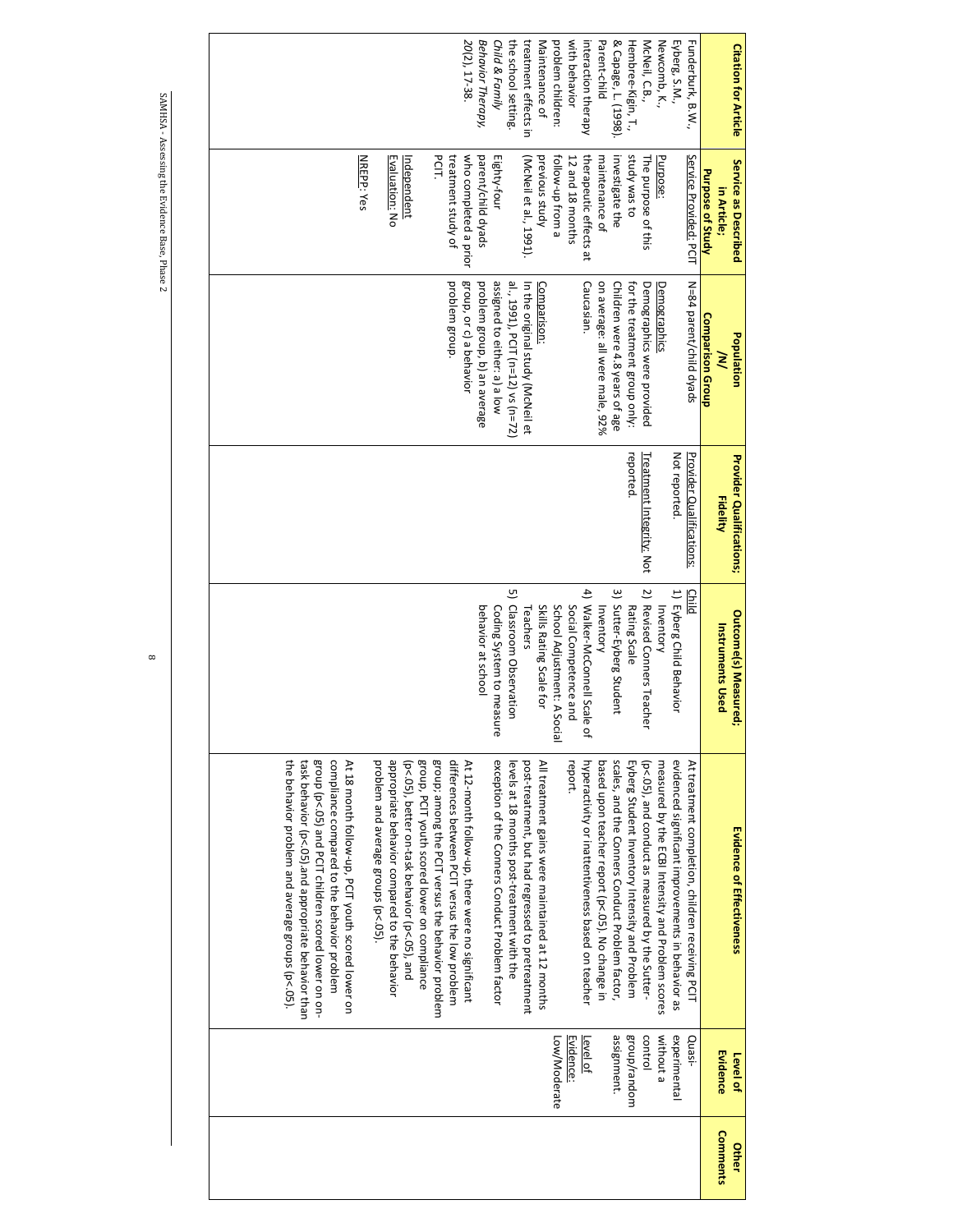| <b>Citation for Article</b> | Service as Described in<br>Article; | Population<br>$\geq$       | <b>Provider Qualifications;</b><br><b>Fidelity</b> | <b>Outcome(s) Measured</b><br><b>Instruments Used</b> | <b>Evidence of Effectiveness</b>              | Level of Evidence       | Comments<br>Other |
|-----------------------------|-------------------------------------|----------------------------|----------------------------------------------------|-------------------------------------------------------|-----------------------------------------------|-------------------------|-------------------|
|                             | Purpose of Study                    | Comparison Group           |                                                    |                                                       |                                               |                         |                   |
| Leung, C., Tsang, S.,       | Service Provided: PCIT              | N=110 parent/child dyads   | Provider Qualifications:                           | Child                                                 | At post-treatment, children in the            | Quasi-experimental with |                   |
| Heung, K., & Yiu, I.        |                                     |                            | Social work clinicians who                         | 1) Eyberg Child Behavior                              | treatment group evidenced significantly       | nonrandom assignment    |                   |
| (2009)                      | Purpose:                            | Demographics:              | completed a PCIT training                          | Inventory                                             | greater improvements in behavior              | and separate            |                   |
| Effectiveness of            | To investigate the                  | Children who received PCIT | course.                                            | Parent                                                | compared to the comparison group (p<.05)      | recruitment.            |                   |
| parent-child                | effectiveness of PCIT               | were 5.48 years of age on  |                                                    | 2) Parenting Stress Index                             |                                               |                         |                   |
| interaction therapy         | among Chinese youth                 | average; 66.7% male.       | Treatment Fidelity:                                | Parent/Child Relationship                             | Parents in the treatment group evidenced      | Level of Evidence: Low  |                   |
| (PCIT) among                | and parents living in               | Youth in the comparison    | Not reported                                       | 3) Dyadic Parent-Child                                | significantly greater reductions in parenting |                         |                   |
| Chinese families.           | Hong Kong.                          | group were 5.13 years of   |                                                    | Interaction Coding System,                            | stress compared to the comparison group       |                         |                   |
| Research on Social          |                                     | age on average (SD=1.65);  |                                                    | Abbreviated Version.                                  | $(p < .05)$ .                                 |                         |                   |
| Work Practice,              | Independent                         | 83.9% male                 |                                                    |                                                       |                                               |                         |                   |
| 19(3), 304-313              | Evaluation: Yes                     |                            |                                                    |                                                       | Parent/child interactions significantly       |                         |                   |
|                             |                                     | Comparison                 |                                                    |                                                       | improved among the PCIT group in              |                         |                   |
|                             | <b>NREPP: Yes</b>                   | Non-random assignment      |                                                    |                                                       | comparison to the comparison group            |                         |                   |
|                             |                                     | through separate           |                                                    |                                                       | $(p < .05)$ .                                 |                         |                   |
|                             |                                     | recruitment to treatment   |                                                    |                                                       |                                               |                         |                   |
|                             |                                     | group (n=48) vs matched    |                                                    |                                                       | All treatment gains were maintained at        |                         |                   |
|                             |                                     | comparison group (n=62)    |                                                    |                                                       | tollow-up (between three to six months        |                         |                   |
|                             |                                     |                            |                                                    |                                                       | post-treatment).                              |                         |                   |
|                             |                                     |                            |                                                    |                                                       |                                               |                         |                   |
|                             |                                     |                            |                                                    |                                                       |                                               |                         |                   |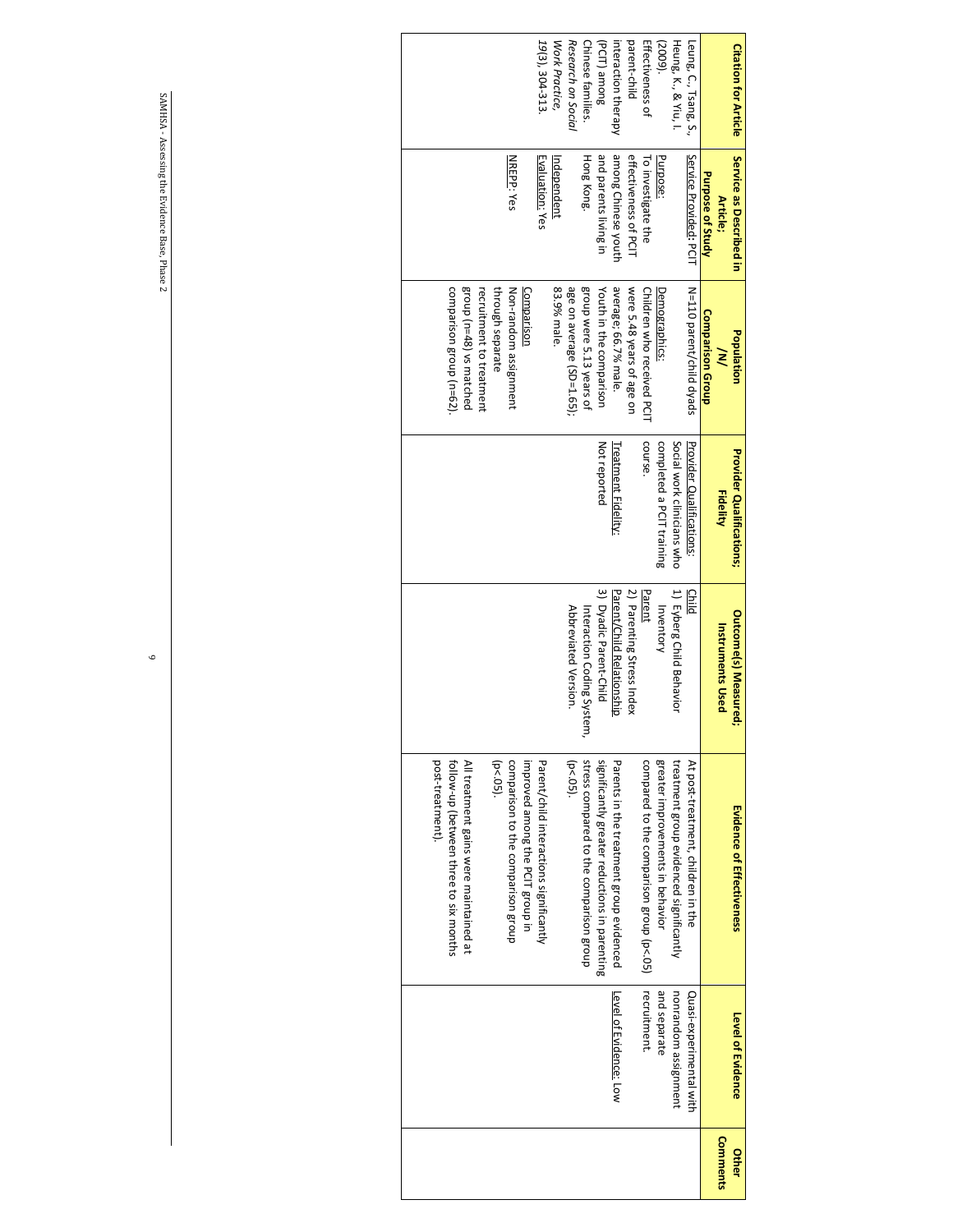| <b>Citation for Article</b> | Service as Described    | <b>Population</b>           | <b>Provider Qualifications;</b> | <b>Outcome(s) Measured;</b>         | <b>Evidence of Effectiveness</b>                                                        | Level of Evidence      | <b>Other</b> |
|-----------------------------|-------------------------|-----------------------------|---------------------------------|-------------------------------------|-----------------------------------------------------------------------------------------|------------------------|--------------|
|                             | in Article;             | $\geq$                      | <b>Fidelity</b>                 | <b>Instruments Used</b>             |                                                                                         |                        | Comments     |
|                             | Purpose of Study        | Comparison Group            |                                 |                                     |                                                                                         |                        |              |
| Lyon, A.R. & Budd           | Service Provided: PCIT  | N=12 parent/child dyads     | Provider Qualifications         | Child                               | Completers demonstrated significantly                                                   | Quasi-experimental     |              |
| K.S. (2010). A              |                         |                             | Doctoral students.              | 1) Child Behavior Checklist         | greater improvements in behavioral                                                      | with small sample size |              |
| community mental            | Purpose:                | Demographics:               | Therapists received             | 2) Eyberg Child Behavior            | problems and parent/child interactions                                                  | and without random     |              |
| health                      | To investigate the      | Children were 3.7 years on  | training in PCIT and            | Inventory                           | (p<br>of leading is a strict of leading the strict of leading<br>$(10 \times 10^{-10})$ | assignment.            |              |
| implementation of           | effectiveness of PCIT   | average; 64% were male,     | completed a workshop            | Parent                              | (p<05); fewer barriers to treatment,                                                    |                        |              |
| parent-child                | among ethnically        | 50% were African American,  | conducted by the service        | 3) Parenting Stress Index,<br>Short | lower mean barrier levels, and a higher                                                 | Level of Evidence: Low |              |
| interaction therapy         | diverse families of low | 29% were multiracial, and   | developer.                      | Form                                | number of critical events than the dropout                                              |                        |              |
| Journal of Child and        | socioeconomic status.   | 21% were of Latino descent. |                                 | Parent/Child Relationship           | Broup.                                                                                  |                        |              |
| Family Studies, 19,         |                         |                             | Treatment Fidelity:             | 4) Dyadic Parent-Child              |                                                                                         |                        |              |
| 654-668                     | Independent             | Comparison                  | 1) Coded 25% randomly           | Interaction Coding Syst<br>em-II    |                                                                                         |                        |              |
|                             | <u>Evaluation:</u> Yes  | Completers (n=4) and        | selected audiotaped             | Other                               |                                                                                         |                        |              |
|                             |                         | Dropouts (n=8)              | sessions; accuracy with         | 5) Session attendance               |                                                                                         |                        |              |
|                             | NREPP: Yes              |                             | manual content was              | 6) Therapy Attitude Inventory       |                                                                                         |                        |              |
|                             |                         |                             | 91%                             | 7) The Barriers to Treatment        |                                                                                         |                        |              |
|                             |                         |                             | 2) Interrater reliability was   | Participation Scale                 |                                                                                         |                        |              |
|                             |                         |                             | 89%                             |                                     |                                                                                         |                        |              |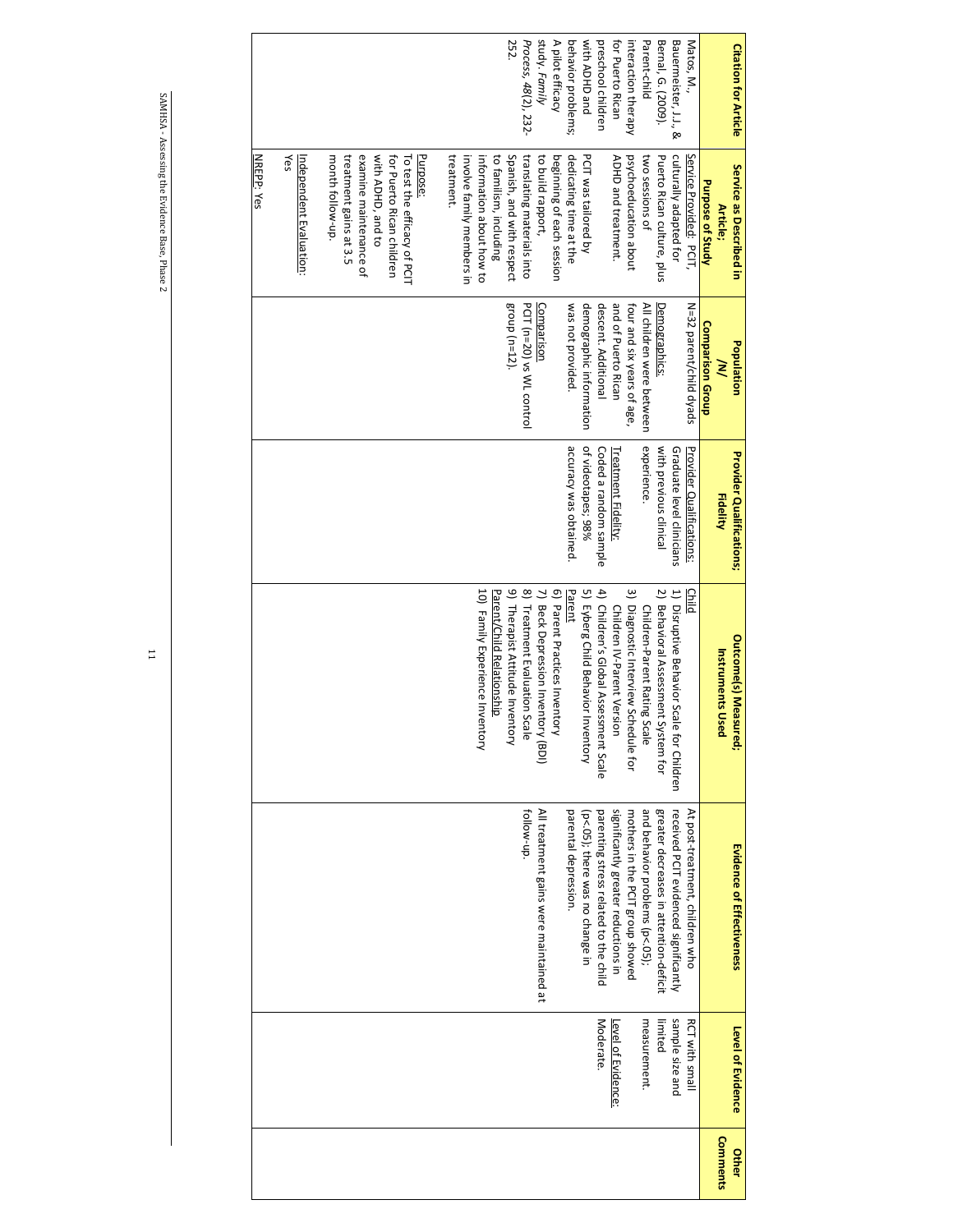| <b>Citation for Article</b> | Service as Described in      | Population                | <b>Provider Qualifications;</b> | Outcome(s) Measured;         | Evidence of Effectiveness                  | <b>Level of Evidence</b>     |
|-----------------------------|------------------------------|---------------------------|---------------------------------|------------------------------|--------------------------------------------|------------------------------|
|                             | Purpose of Study<br>Article; | <b>Comparison Group</b>   | <b>Fidelity</b>                 | <b>Instruments Used</b>      |                                            |                              |
| McCabe, K. & Yeh,           | Service Provided             | N=58 parent/child dyads   | Provider Qualifications:        | <b>Child</b>                 | At post-treatment, children in both PCIT   | <b>RCT with small sample</b> |
| M. (2009). Parent-          | 1) PCIT, 2) Guiando a Niños  |                           | Bilingual masters and           | 1) Child Behavior Checklist  | and GANA groups evidenced significant      | Size.                        |
| child interaction           | Activos (GANA), a culturally | Demographics:             | doctoral-level students in      | 2) Eyberg Child Behavior     | improvements in behavior (p<.05),          |                              |
| therapy for Mexican         | adapted version of PCIT for  | Children were 3 to 7      | social work and psychology      | Inventory                    | parents showed significant                 | Level of Evidence:           |
| Americans: A                | Mexican American families,   | years of age, primarily   | Providers received 40 hours     | 3) Early Childhood Inventory | improvements in stress and parenting       | Moderate                     |
| randomized clinical         | 3) Treatment as usual (TAU)  | male (76.2% of youth      | of training in GANA or PCIT.    | Parent                       | behaviors (p<.05), parent/child            |                              |
| trial. Journal of           | (eclectic therapy).          | who received GANA,        |                                 | 4) Parenting Stress Index    | interactions showed greater                |                              |
| Clinical Child &            |                              | 73.7% of youth in PCIT,   | <b>Treatment Fidelity</b>       | 5) Parenting Practices Scale | improvements (p<.05); and treatment        |                              |
| Adolescent                  | GANA retained the core       | and 61.1% in the TAU      | 1) Completion of session        | Parent/Child Relationship    | satisfaction was significantly higher than |                              |
| Psychology, 38(5),          | components of PCIT, but      | group); all identified as | checklists, 77% items           | 6) Dyadic Parent-Child       | TAU (p<.05).                               |                              |
| 753-759.                    | extended the duration of     | Mexican American.         | were checked                    | Interaction Coding System    |                                            |                              |
|                             | sessions to facilitate       |                           | 2) 25% of videotapes were       |                              | Fathers in GANA were significantly more    |                              |
|                             | rapport, added an            | Comparison:               | coded by two coders:            |                              | likely to attend more sessions than        |                              |
|                             | engagement protocol and      | Random assignment to      | interrater reliability was      |                              | fathers receiving TAU (p<.05)              |                              |
|                             | content relevant to the      | PCIT (n=19), GANA         | 85%.                            |                              |                                            |                              |
|                             | Mexican American culture     | (n=21), or TAU (n=18).    |                                 |                              | There were no significant difference       |                              |
|                             |                              |                           |                                 |                              | between GANA and PCIT on any               |                              |
|                             | Purpose:                     |                           |                                 |                              | measure.                                   |                              |
|                             | To examine the effect of a   |                           |                                 |                              |                                            |                              |
|                             | culturally-adapted version   |                           |                                 |                              |                                            |                              |
|                             | of PCIT for Mexican          |                           |                                 |                              |                                            |                              |
|                             | American families            |                           |                                 |                              |                                            |                              |
|                             | Independent Evaluation:      |                           |                                 |                              |                                            |                              |
|                             | kes                          |                           |                                 |                              |                                            |                              |
|                             | <b>NREPP: Yes</b>            |                           |                                 |                              |                                            |                              |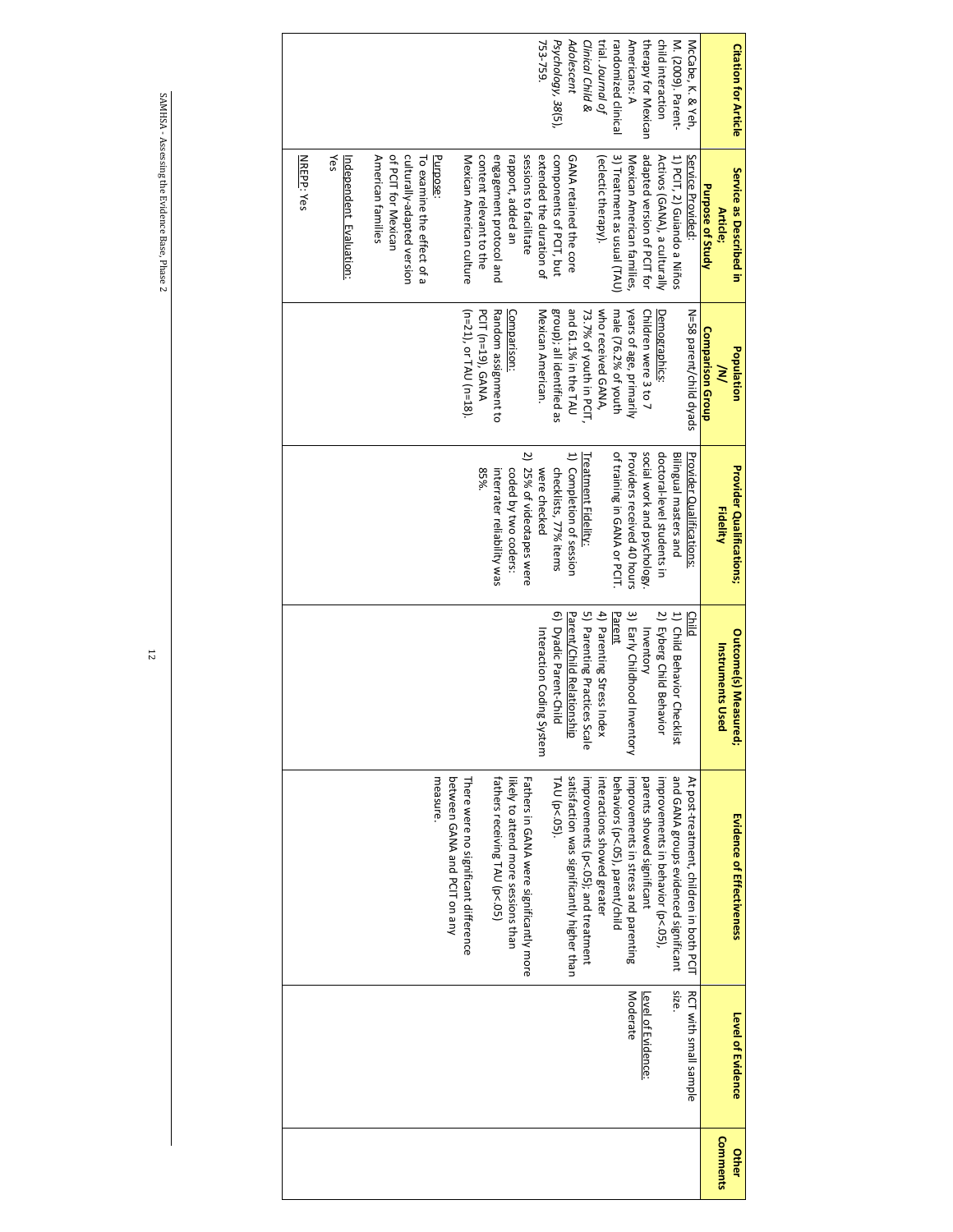| <b>Citation for Article</b>    | Service as Described   | Population                 | <b>Provider Qualifications;</b> | <b>Outcome(s) Measure</b>   | Evidence of Effectiveness               | Level of Evidence        | Other    |
|--------------------------------|------------------------|----------------------------|---------------------------------|-----------------------------|-----------------------------------------|--------------------------|----------|
|                                | in Article;            | $\geq$                     | <b>Fidelity</b>                 | <b>Instruments Used</b>     |                                         |                          | Comments |
|                                | Purpose of Study       | <b>Comparison Group</b>    |                                 |                             |                                         |                          |          |
| McNeil, C.B.,                  | Service Provided: PCIT | N=32 parent/child dyads    | Provider Qualitications:        | Child                       | At post-treatment, children in the      | Quasi-experimental, with |          |
| Capage, L.C., Bahl             |                        |                            | Doctoral-level psychology       | 1) Child Behavior Checklist | treatment group evidenced significantly | non-random assignment,   |          |
| A., & Blanc, H.                | Purpose:               | Demographics:              | students and licensed           | 2) Eyberg Child Behavior    | greater improvements in behavior at     | limited measurement,     |          |
| (1999). Importance             | To examine the         | Children were 60 months of | psychologists. Licensed         | Inventory                   | (by-'00,' and their parents exidenced   | and small sample size    |          |
| of early intervention          | effectiveness of PCI   | age on average, 75% male,  | psychologists had previous      | Parent                      | significantly greater improvements in   |                          |          |
| tor disruptive                 | for youth with         | 88% Caucasian              | experience with PCIT, but       | 3) Parenting Stress Index   | parent stress than the comparison group | Level of Evidence: Low   |          |
| behavior problems:             | behavior problems.     |                            | their level of experience       |                             | $(p < .05)$ .                           |                          |          |
| Comparison of                  |                        | Comparison:                | was not noted.                  |                             |                                         |                          |          |
| treatment and                  | Independent            | PCIT (n=18) vs             |                                 |                             |                                         |                          |          |
| waitlist-control               | Evaluation: Yes        | $WT (u=14)$                | Treatment Fidelity:             |                             |                                         |                          |          |
| groups. Early                  |                        | Assignment based upon      | Not reported                    |                             |                                         |                          |          |
| Education &                    | NREPP: Yes             | provider availability.     |                                 |                             |                                         |                          |          |
| 445-454<br>Development, 10(4), |                        |                            |                                 |                             |                                         |                          |          |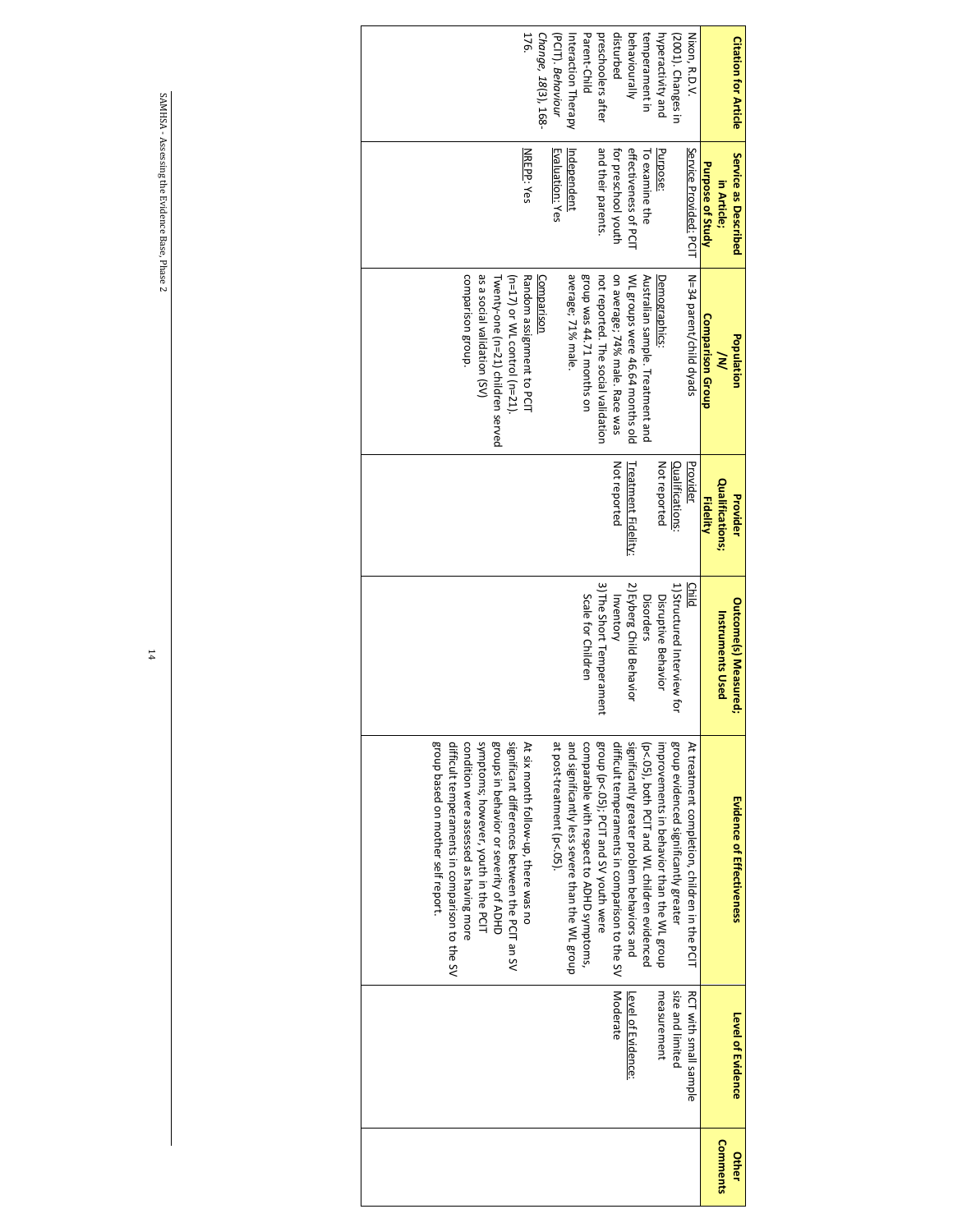| <b>Citation for Article</b> | Service as Described in   | Population                            | Provider                  | <b>Outcome(s) Measured;</b>     | Evidence of Effectiveness                           | Level of              | Other           |
|-----------------------------|---------------------------|---------------------------------------|---------------------------|---------------------------------|-----------------------------------------------------|-----------------------|-----------------|
|                             | Article;                  | ≷                                     | Qualifications;           | <b>Instruments Used</b>         |                                                     | Evidence              | <b>Comments</b> |
|                             | Purpose of Study          | Comparison Group                      | <b>Fidelity</b>           |                                 |                                                     |                       |                 |
| Nixon, R.D.V.,              | Service Provided:         | Population of all studies are subsets | Provider                  | Nixon et al. (2003):            | At post-treatment (Nixon et al., 2003), children in | <b>RCT with small</b> |                 |
| Sweeney, L.,                | 1) Standard PCIT (STD)    | of Nixon et al. (2003):               | Qualifications:           | Child                           | the STD and ABB groups evidenced significantly      | sample size.          |                 |
| Erickson, D.B., &           | 2) Abbreviated PCIT       | N=54 parent/child dyads               | Doctoral-student          | 1) DSM-IV Structured            | greater improvements in behavior in comparison      |                       |                 |
| Touyz, S.W. (2003).         | (ABB)                     |                                       | clinician                 | Interview for Disruptive        | to the WL group (p<.05); Parental report was        | Level of              |                 |
| Parent-child                |                           | Demographics:                         |                           | <b>Behavior Disorders</b>       | mixed across treatment conditions; for example,     | <b>Evidence:</b>      |                 |
| interaction therapy:        | ABB consisted of five     | Australian sample. STD and ABB youth  | Treatment Fidelity:       | ی<br>Eyberg Child Behavior      | fathers reported significant decreases in ODD       | Moderate              |                 |
| A comparison of             | telephone consultations   | were 46.75 months of age on           | 1) Coded 20%              | Inventory                       | behaviors in contrast to the WL group (p<.05); this |                       |                 |
| standard and                | and five in person        | average. 70% were male.               | randomly selected         | ِ س<br>Child Behavior Checklist | difference was not observed in the ABB group.       |                       |                 |
| abbreviated                 | meetings. Parents also    |                                       | video or                  | 4) Home-Based Situations        | No significant differences between groups were      |                       |                 |
| treatments for              | viewed videotapes that    | Comparison:                           | audiotaped                | Questionnaire (Modified)        | found with respect to the CBCL                      |                       |                 |
| oppositional defiant        | demonstrated skills.      | Random assignment to STD (n=17),      | sessions; accuracy        | Parent                          |                                                     |                       |                 |
| preschoolers.               |                           | ABB (n=20), or WL control (n=17).     | with manual               | 5) Parenting Stress In<br>dex   | At post-treatment, mothers in the ABB group         |                       |                 |
| Journal of                  | Purpose (Nixon et al.,    | An additional 21 youth served as a    | content was 99.6%         | 6) Parenting Scale              | reported significantly less stress related to       |                       |                 |
| Consulting and              | 2003):                    | social validation (SV) comparison     | 2) Interrater reliability | 7) Parent Sense of              | parenting post-treatment in comparison to WL        |                       |                 |
| Clinical Psychology,        | To determine the          | Broup.                                | %6'86 sem                 | Competence                      | mothers (p<.05); this difference was not observed   |                       |                 |
| 71(2), 251-260.             | effectiveness of PCIT for |                                       |                           | 8) Parent Locus of Control      | among the STD group.                                |                       |                 |
|                             | preschoolers with         | Nixon et al. (2004)                   |                           | Scale                           |                                                     |                       |                 |
| Nixon, R.D.,                | conduct problems          | One-year follow-up sample: N=36       |                           | Parent/Child Relationship       | At post-treatment, both PCIT and ABB mothers        |                       |                 |
| Sweeney, L.,                |                           | parent/child dyads                    |                           | 9) Dyadic Parent-Child          | evidence significantly greater parent/child         |                       |                 |
| Erickson, D.B., &           | Purpose (Nixon et al.,    |                                       |                           | Interaction Coding              | interaction (p<.05, parenting satisfaction (p<.05,  |                       |                 |
| Touyz, S.W. (2004).         | 2004):                    | <b>Comparison</b>                     |                           | System-II                       | control (p<.05, and significantly greater decreases |                       |                 |
| Parent-child                | To examine the            | PCIT (n=16) vs ABB (n=20).            |                           |                                 | in overactive parenting in comparison to the WL     |                       |                 |
| interaction therapy         | maintenance of            |                                       |                           | Nixon et al. (2004)             | condition (p<.05). No significant differences       |                       |                 |
| One and two-year            | treatment gains at one    | Two-year follow-up sample: N=35       |                           | Instruments at one-year         | between STD and ABB mothers emerged                 |                       |                 |
| follow-up of                | and two-year follow-up.   | parent/child dyads                    |                           | follow-up:                      |                                                     |                       |                 |
| standard and                |                           |                                       |                           | <b>Child</b>                    | Treatment gains were maintained at six months       |                       |                 |
| abbreviated                 | Independent               | Comparison                            |                           | 1) Eyberg Child Behavior        | follow-up for the PCIT and ABB groups.              |                       |                 |
| treatments for              | Evaluation: Yes           | PCIT (n=16) vs ABB (n=19).            |                           | Inventory                       |                                                     |                       |                 |
| oppositional                |                           |                                       |                           | Parent                          | At one-year follow-up (Nixon et al., 2004),         |                       |                 |
| preschoolers.               | <b>NREPP: Yes</b>         | Note: The WL group only provided      |                           | 2) Parenting Stress In<br>dex   | children in PCIT and ABB evidenced significant      |                       |                 |
| Journal of Abnormal         |                           | pre and post-treatment data because   |                           | 3) Parenting Scale              | improvements in behavior based on mother and        |                       |                 |
| Child Psychology, 32        |                           | they were offered the intervention.   |                           | Parent/Child Relationship       | father report (p<.05). Clinical observation did not |                       |                 |
| $(3), 263 - 271$            |                           | Data from the SV group were not       |                           | 4) Dyadic Parent-Child          |                                                     |                       |                 |
|                             |                           | analyzed at two-year follow-up        |                           | Interaction Coding              |                                                     |                       |                 |
|                             |                           |                                       |                           |                                 |                                                     |                       |                 |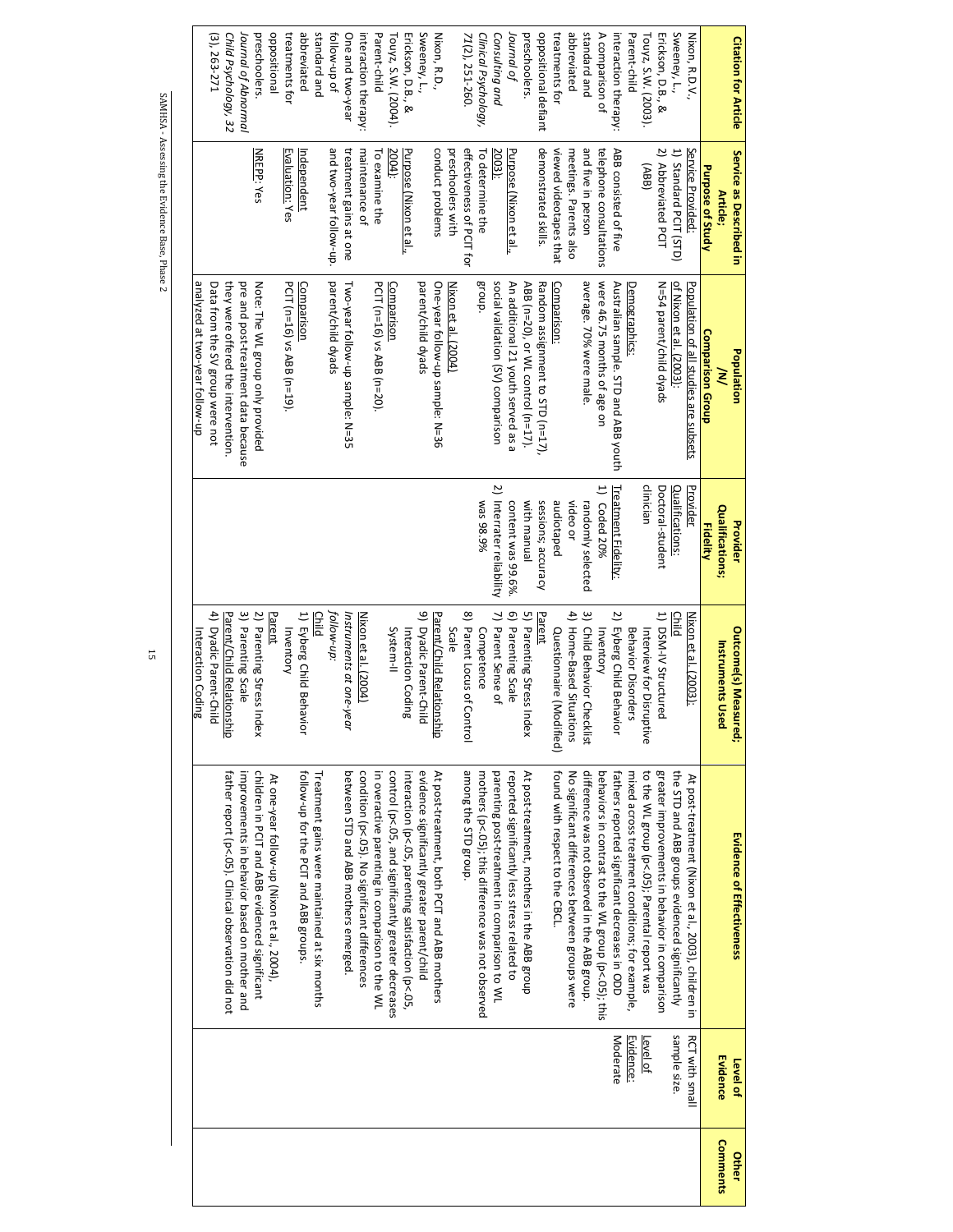|           |                                |                                              |                                              |                                                  |                                                                                             |                                                   |                                       |                                            |                                              |                        |                                             | because of a poor response rate.                    |
|-----------|--------------------------------|----------------------------------------------|----------------------------------------------|--------------------------------------------------|---------------------------------------------------------------------------------------------|---------------------------------------------------|---------------------------------------|--------------------------------------------|----------------------------------------------|------------------------|---------------------------------------------|-----------------------------------------------------|
| Inventory | 4) Beck Depression             | Parent                                       |                                              |                                                  | Children Version IV<br>2) Eyberg Child Behavior<br>Inventory<br>3) Child Behavior Checklist | Interview Schedule<br>ġ                           | 1) The NIMH Diagnosti                 |                                            | <i>follow-up:</i><br><u>Child</u>            | Instruments at two-yea |                                             | System-II                                           |
|           | treatment groups was observed. | behavior; no significant differences between | groups continued to evidence improvements in | At two-year follow-up, children in the treatment | the STD group (p<.05).                                                                      | their children significantly more than mothers in | although mothers in the ABB condition | maintained improvements at post-treatment, | At one-year follow-up, both treatment groups |                        | compliance, or maternal critical statements | find a treatment effect for deviant peravior, child |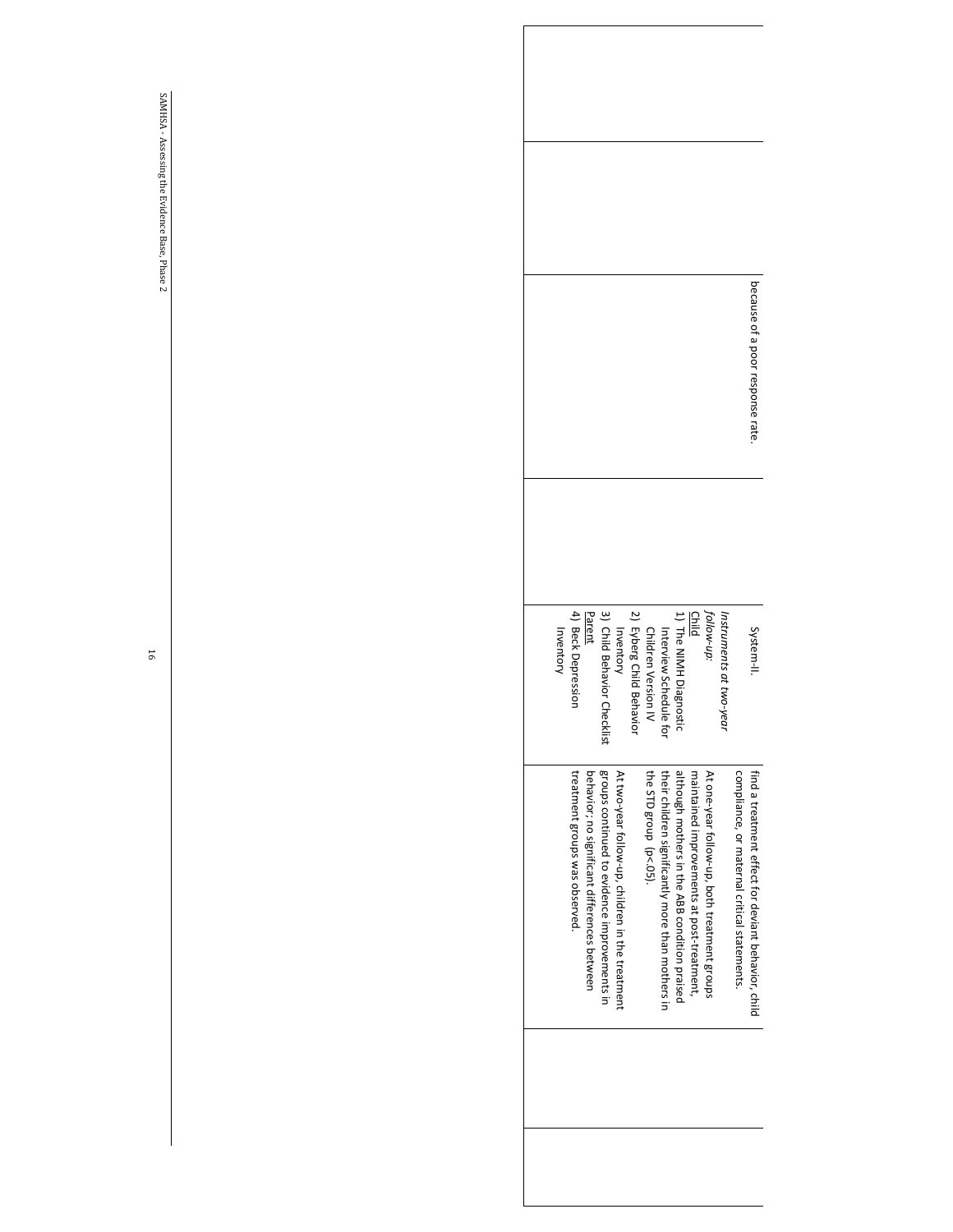| <b>Citation for Article</b> | Service as Described in     | Population               | Provider            | <b>Outcome(s) Measured;</b> | Evidence of Effectiveness                           | Level of Evidence    | Other           |
|-----------------------------|-----------------------------|--------------------------|---------------------|-----------------------------|-----------------------------------------------------|----------------------|-----------------|
|                             | Article;                    | ≷                        | Qualifications;     | <b>Instruments Used</b>     |                                                     |                      | <b>Comments</b> |
|                             | Purpose of Study            | Comparison Group         | <b>Fidelity</b>     |                             |                                                     |                      |                 |
| Pade, H., Taube,            | Service Provided: Modified  | N=73 parent/child dyads  | Provider            | Child                       | At treatment completion, children evidenced         | One group pre-post   |                 |
| D.O., Aaloborg, A.E.,       | PCIT, called TOTS. TOTS     | at post-treatment        | Qualifications:     | 1) Eyberg Child Behavior    | significant decreases in behavior problems (p<.05), | design without a     |                 |
| & Reiser, P.J. (2006).      | retained the CDI and PDI    | N=23 at follow-up due    | Not reported        | Inventory                   | parents evidenced significant decreases in stress   | control group,       |                 |
| An immediate and            | phases of PCIT, but offered | to attrition.            |                     | 2) Carey Temperament Scales | $(p < .05)$ .                                       | limited              |                 |
| long-term study of a        | the treatment in a group    |                          |                     | Parent                      |                                                     | measurement, and     |                 |
| temperament and             | setting, addressed          | Demographics             | Treatment Fidelity: | 3) Parenting Stress Index   | At 5 to 6 years follow-up, children maintained      | small sample size at |                 |
| parent-child                | temperament, and            | Children were four years | Not reported        | 4) Marlow-Crowne Social     | significant decreases in problem behavior as        | tollow-up.           |                 |
| interaction therapy         | shortened the length of     | of age on average; 79%   |                     | Desirability Scale.         | measured by the ECBI intensity score, but did not   |                      |                 |
| based community             | treatment to ten sessions,  | were male; 88% were      |                     | Parent/Child Relationship   | evidence significant changes from pretreatment as   |                      |                 |
| program for                 | each two hours in length.   | Caucasian.               |                     | 5) Health Service Use       | measured by the ECBI Problem scores                 |                      |                 |
| preschoolers with           |                             |                          |                     | Questionnaire               |                                                     |                      |                 |
| behavior problems.          | Purpose:                    | Comparison               |                     |                             | Due to high attrition, follow-up data pertaining to |                      |                 |
| Child & Family              | To evaluate the             | None                     |                     |                             | parent stress were not analyzed.                    |                      |                 |
| Behavior Therapy,           | effectiveness of TOTS, a    |                          |                     |                             |                                                     |                      |                 |
| 28(3), 1-28.                | modified PCIT treatment for |                          |                     |                             | Greater than 75% of the follow-up sample utilized   |                      |                 |
|                             | preschool children          |                          |                     |                             | additional treatment after completing PCIT.         |                      |                 |
|                             | delivered in a community-   |                          |                     |                             |                                                     |                      |                 |
|                             | based setting (Kaiser       |                          |                     |                             | Additional analyses of correlations between         |                      |                 |
|                             | Permanente).                |                          |                     |                             | measures was conducted; results showed positive     |                      |                 |
|                             |                             |                          |                     |                             | correlations between temperament intensity and      |                      |                 |
|                             | Independent Evaluation: Yes |                          |                     |                             | behavior scores                                     |                      |                 |
|                             | NREPP: Yes                  |                          |                     |                             |                                                     |                      |                 |
|                             |                             |                          |                     |                             |                                                     |                      |                 |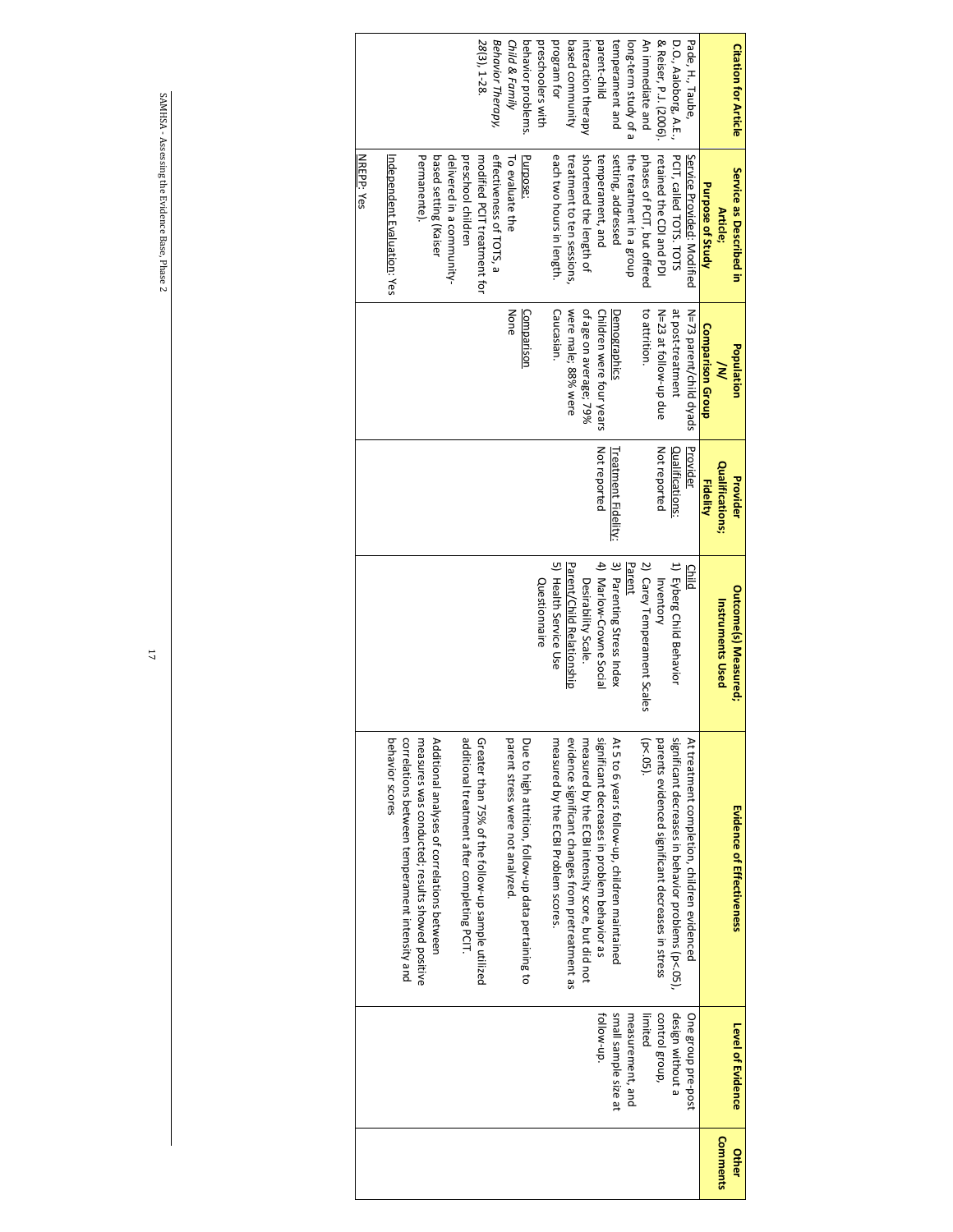| <b>Citation for Article</b> | Service as Described in<br>Article; | Population<br>≷             | Provider Qualifications;<br><b>Fidelity</b> | <b>Outcome(s) Measured</b><br><b>Instruments Used</b> | Evidence of Effectiveness               | Level of Evidence           | <b>Comments</b><br>Other |
|-----------------------------|-------------------------------------|-----------------------------|---------------------------------------------|-------------------------------------------------------|-----------------------------------------|-----------------------------|--------------------------|
|                             | <b>Purpose of Study</b>             | Comparison Group            |                                             |                                                       |                                         |                             |                          |
| Phillips, J., Morgan,       | Service Provided: PCIT              | N=43 parent/child dyads     | Provider Qualifications:                    | <b>Child</b>                                          | At treatment completion, children       | One group pre-post design   |                          |
| S., Cawthorne, K., &        |                                     |                             | Not reported                                | 1) Child Behavior Checklist                           | evidenced significant improvements in   | with a small sample size,   |                          |
| Barnette, B. (2008).        | Purpose:                            | Demographics:               |                                             | 2) Eyberg Child Behavior                              | behavior (p<.05), parents evidenced     | limited measurement, and    |                          |
| Pilot evaluation of         | To examine the                      | Australian sample. Children | Treatment Fidelity:                         | Inventory                                             | significant reductions in stress,       | lack of a comparison group. |                          |
| parent-child                | effectiveness of PCIT               | were 33.8 months of age on  | Not reported                                | Parent                                                | depression, and anxiety (p<.05).        |                             |                          |
| interaction therapy         | delivered in a community            | average; 67.4% were male.   |                                             | 3) Parenting Stress Index                             |                                         |                             |                          |
| delivered in an             | setting in Australia.               | Racial characteristics were |                                             | 4) Depression, Anxiety, and                           | Effect sizes were in the moderate range |                             |                          |
| Australian                  |                                     | not described aside from    |                                             | Stress scale                                          | for child behavior, small for parent    |                             |                          |
| community early             | Independent Evaluation:             | stating that 34% were from  |                                             | 5) Therapy Attitude Inventory                         | stress, depression, and anxiety.        |                             |                          |
| childhood clinic            | Yes                                 | a cultural background other |                                             |                                                       |                                         |                             |                          |
| setting. Australian         |                                     | than Australian.            |                                             |                                                       | Parents were highly satisfied with      |                             |                          |
| and New Zealand             | NREPP: Yes                          |                             |                                             |                                                       | treatment                               |                             |                          |
| Journal of                  |                                     | Comparison:                 |                                             |                                                       |                                         |                             |                          |
| Psychiatry, 42, 712-        |                                     | None                        |                                             |                                                       |                                         |                             |                          |
| 719.                        |                                     |                             |                                             |                                                       |                                         |                             |                          |
|                             |                                     |                             |                                             |                                                       |                                         |                             |                          |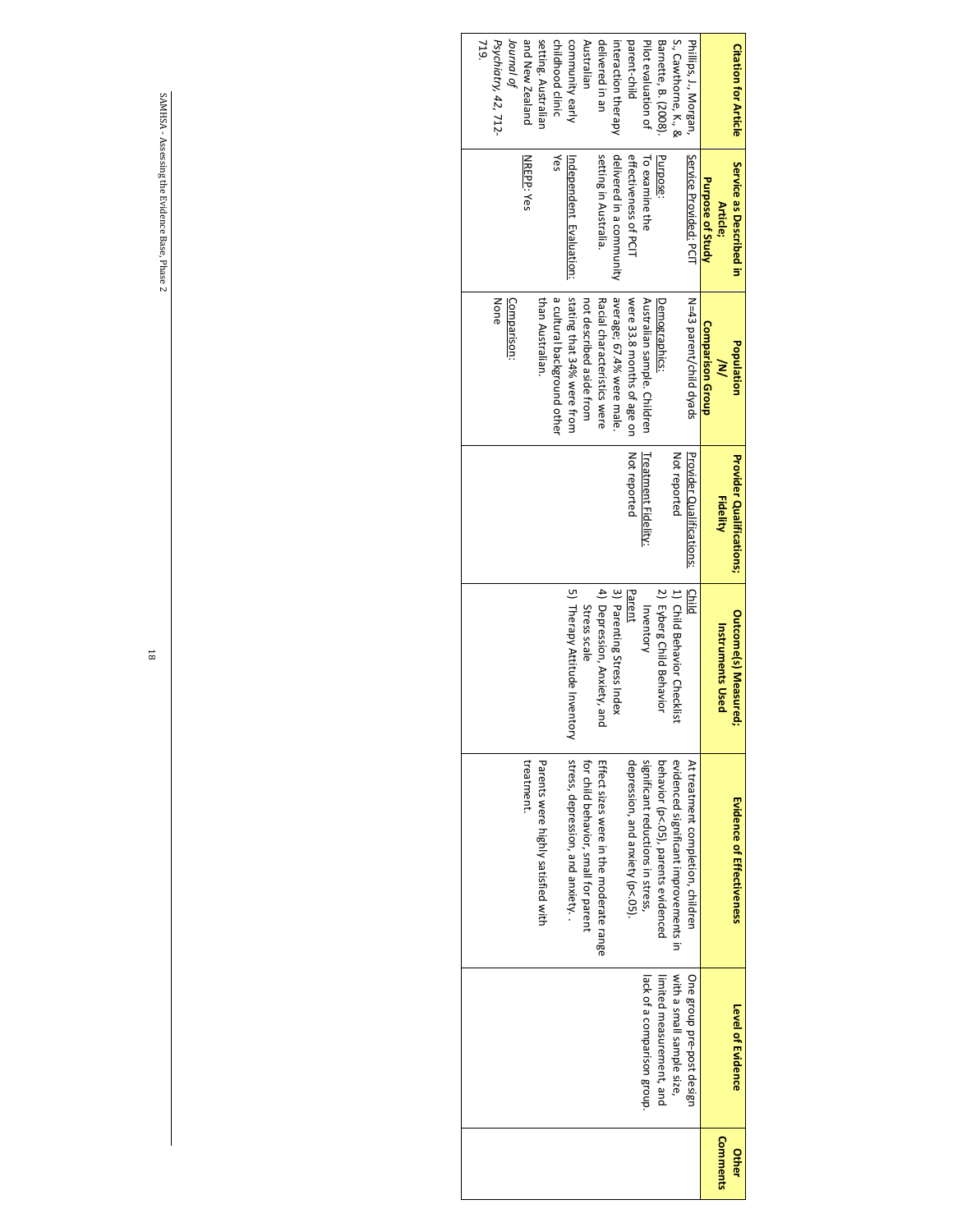| <b>Citation for Article</b>   | Service as Described in                    | Population                                      | Provider                     | <b>Outcome(s) Measured;</b>             | <b>Evidence of Effectiveness</b>              | Level of          | Other    |
|-------------------------------|--------------------------------------------|-------------------------------------------------|------------------------------|-----------------------------------------|-----------------------------------------------|-------------------|----------|
|                               | Article;                                   | ≷                                               | Qualifications;<br>Fidelity  | <b>Instruments Used</b>                 |                                               | Evidence          | Comments |
| Schuhmann, E.M., Foote        | Service Provided: PCIT<br>Purpose of Study | Populations of Boggs et al.<br>Comparison Group | Provider                     | Schuhmann et al.,<br>1998               | At treatment completion (Schuhmann et al.,    | <b>RCT with</b>   |          |
| R.C., Eyberg, S.M., Boggs,    |                                            | 2004) and Hood & Eyberg                         | Qualifications:              | Child                                   | 1998): Child behavior (p<.05), parent stress  | possible bias due |          |
| S.R., & Algina, J. (1998).    | Purpose (Schuhmann et                      | (1998) are subsets of                           | Masters-level                | 1) DSM-III Structured Interview         | (p<.05), and parent/child interactions        | to small sample   |          |
| Efficacy of parent-child      | al. 1998):                                 | Schuhmann et al. (1998)                         | clinical                     | for Disruptive<br><b>Behavior</b>       | significantly improved in comparison to the   | size and high     |          |
| interaction therapy: Interim  | To examine the                             | Fernandez et al.'s (2011) sample                | psychologists with           | Disorders                               | WL control group (p<.05).                     | attrition at      |          |
| report of a randomized trial  | effectiveness of PCIT for                  | is a subset of Schuhmann et al.                 | either prior                 | $\overline{c}$<br>Eyberg Child Behavior |                                               | follow-up         |          |
| with short-term               | preschool children with                    | 1998 and Eyberg et al., 1995.                   | experience                   | Inventory                               | No significant differences between groups     |                   |          |
| maintenance. Journal of       | behavioral problems                        |                                                 | delivering PCIT or           | 3) Early Childhood Inventory            | with respect to the Beck Depression           | Level of          |          |
| Clinical Child Psychology,    |                                            | Schuhmann et al. (1998):                        | had read the                 | Parent                                  | Inventory or the Dyadic Adjustment Scale,     | Evidence          |          |
| 27(1), 34-45.                 | Purpose (Boggs et al.                      | N=64 parent/child dyads                         | treatment protocol           | 4) Parenting Stress Index               | which is expected as parents did not report   | Moderate/High     |          |
|                               | 2004):                                     |                                                 | and observed a               | 5) Beck Depression Inventory            | marital discord at pretreatment, and scored   |                   |          |
| Boggs, S.R., Eyberg, S.M.,    | To investigate                             | Demographics                                    | case.                        | (10B)                                   | in the mild to not depressed range for        |                   |          |
| Edwards, D.L., Rayfield, A.,  | maintenance effects                        | Children were 59.2 months of                    |                              | ඉ<br>Dyadic Adjustment Scale            | depression. Consumer satisfaction was high;   |                   |          |
| Jacobs, J., Bagner, D., &     | among 23 parent/child                      | age on average; 81% were male;                  | <b>Treatment Fidelity:</b>   | 7) Parenting Practices Scale            | no significant differences between groups.    |                   |          |
| Hood, K.K. (2004). Outcomes   | dyads that completed                       | 77% were Caucasian.                             | 1) Coded 50%                 | 8) Parent Locus of Control              |                                               |                   |          |
| of parent-child interaction   | PCIT in comparison to 23                   |                                                 | randomly                     | 9) Therapy Attitude Inventory           | At four months follow-up, treatment gains     |                   |          |
| therapy: A comparison of      | dyads that dropped out                     | Comparison                                      | selected                     | Parent/Child Relationship               | were maintained. However, analysis            |                   |          |
| treatment completers and      | prior to completion.                       | Random assignment to either                     | videotaped                   | 10) Dyadic Parent-Child                 | included only 25 families as the study was    |                   |          |
| study dropouts one to three   |                                            | 1) PCIT (n=37), vs 2) WL control                | sessions;                    | Interaction Coding System               | ongoing at the time of publication.           |                   |          |
| years later. Child & Family   | Purpose (Hood & Eyberg,                    | $(n=27)$                                        | accuracy with                |                                         |                                               |                   |          |
| Behavior Therapy, 26(4), 1-   | 2003):                                     |                                                 | manual content               | Boggs et al., 2004                      | At one to three years follow-up (Boggs et al. |                   |          |
| 23                            | To study the stability of                  | Boggs et al. (2004)                             | %26 sew                      | <u>Child</u>                            | 2004): Completers evidenced significant       |                   |          |
|                               | treatment effects three                    | N=23 parent/child dyads                         | $\overline{z}$<br>Interrater | 1) DSM-III Structured Interview         | improvements in child behavior (p<.05);and    |                   |          |
| Hood, K.K. & Eyberg, S.M.     | and six years post-                        |                                                 | reliability was              | for Disruptive<br>Behavior              | parenting stress at follow-up (p<.05); No     |                   |          |
| (2003). Outcomes of parent-   | treatment. The                             | <b>Demographics</b>                             | 96%                          | 2) Eyberg Child Behavior                | improvement was found among the group         |                   |          |
| child interaction therapy:    | secondary purpose was                      | Average age was 6.7 years of                    |                              | Inventory (ECBI)                        | that terminated prematurely. Completers       |                   |          |
| Mothers' reports of           | to examine predictors of                   | age; 78% male, 74% Caucasian.                   |                              | Parent                                  | rated satisfaction higher than those who      |                   |          |
| maintenance three to six      | treatment effects.                         |                                                 |                              | 3) Parenting Stress Index               | dropped out.                                  |                   |          |
| years after treatment.        |                                            | Comparison                                      |                              | 4) Parenting Locus of Control-          |                                               |                   |          |
| Journal of Clinical Child and | Purpose (Fernandez et al.                  | Completers (n=23) vs                            |                              | Short Form                              | At three to six years follow-up (Hood &       |                   |          |
| Adolescent Psychology, 32(3). | 2011): The purpose of                      | Dropouts (n=23)                                 |                              | 5) Therapist Attitude Inventory         | Eyberg, 2003), significant improvements in    |                   |          |
| 419-429                       | this study was to                          |                                                 |                              |                                         | behavior (p<.05) and parent control (p<.05)   |                   |          |
|                               | investigate the efficacy of                | Hood & Eyberg (2003)                            |                              |                                         |                                               |                   |          |
|                               |                                            |                                                 |                              | Hood & Eyberg, 2003                     | was maintained, with large effect sizes for   |                   |          |

19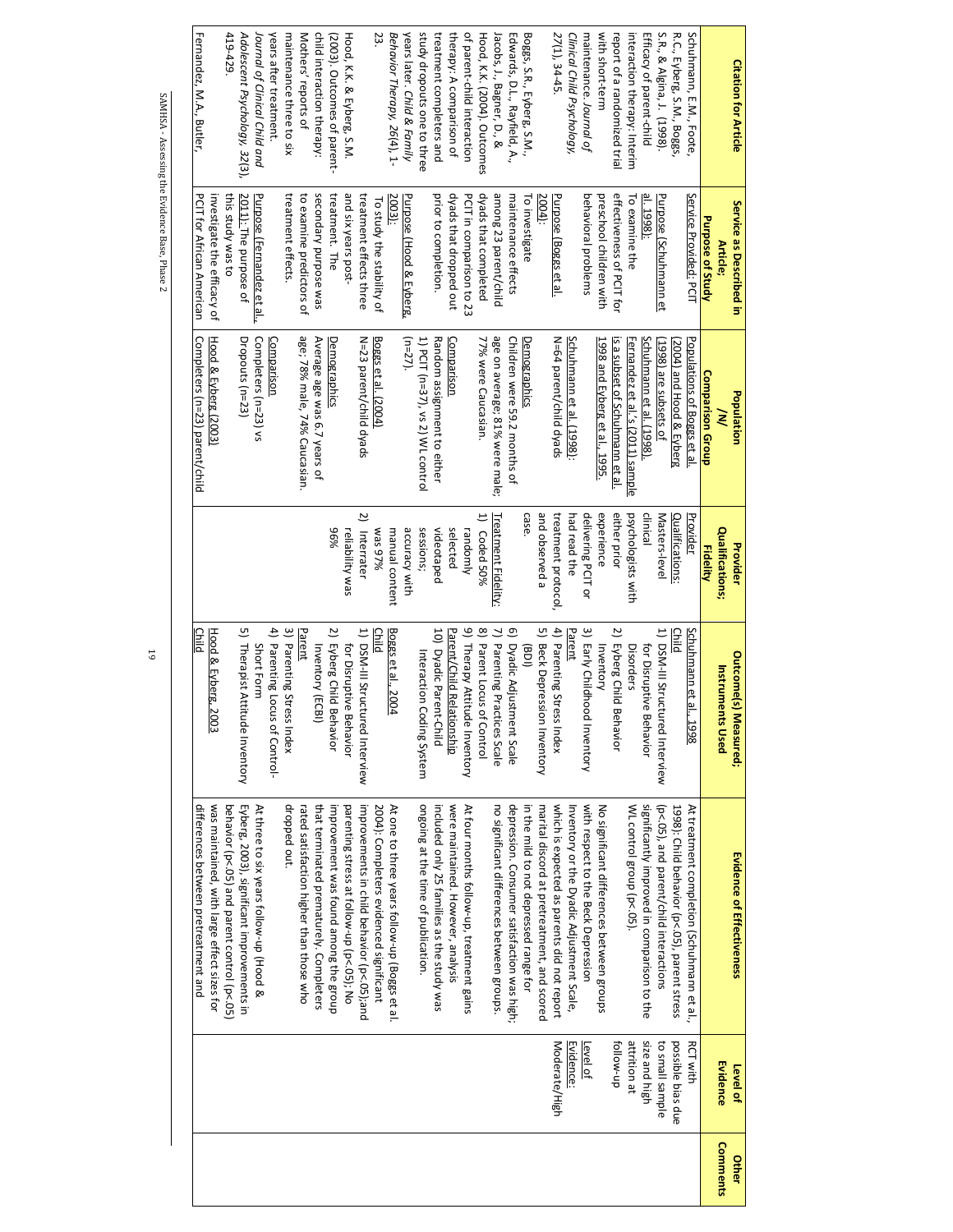| A.M., & Eyberg, S.M. (2011).<br>Behavior Therapy, 33, 32-48.<br>pilot study. Child & Family<br>child interaction therapy: A<br>American families in parent-<br>socioeconomic status African<br>Treatment outcome for low | <b>NREPP: Yes</b><br>δ<br>socioeconomic status.<br>families of low<br>Independent Evaluation: | Average age was 115.04<br>dyads<br>None<br>Caucasian.<br>months; 70% male, 83%<br>Comparison<br><b>Demographics</b> | 3) Beck Depression Inventory-II<br>2) Parenting Locus of Control-<br>1) Eyberg Child<br>1) DSN-III-R Structured<br>Child<br>Fernandez et al.,<br>Parent<br>Short Form<br><b>Inventory</b><br>.2011<br>Behavior | behavior from pre to post-treatment<br>(Fernandez et al., 2011):<br>treatment.<br>follow-up. No significant differences in<br>parent depression between pre and post-<br>Results showed significant improvements in |
|--------------------------------------------------------------------------------------------------------------------------------------------------------------------------------------------------------------------------|-----------------------------------------------------------------------------------------------|---------------------------------------------------------------------------------------------------------------------|----------------------------------------------------------------------------------------------------------------------------------------------------------------------------------------------------------------|---------------------------------------------------------------------------------------------------------------------------------------------------------------------------------------------------------------------|
|                                                                                                                                                                                                                          |                                                                                               |                                                                                                                     | Interview                                                                                                                                                                                                      | (p<.05); there were no significant changes in                                                                                                                                                                       |
|                                                                                                                                                                                                                          |                                                                                               | N=18 parent/child dyads<br>(Fernandez et al., 2011):                                                                | 3) Eyberg Child<br>2) Diagnostic Interview<br>Schedule for<br>Behavior<br>Children                                                                                                                             | parent stress or depression.                                                                                                                                                                                        |
|                                                                                                                                                                                                                          |                                                                                               | Children were 4.5 years of age;<br>Demographics                                                                     | Parent<br>Inventory                                                                                                                                                                                            |                                                                                                                                                                                                                     |
|                                                                                                                                                                                                                          |                                                                                               | American (one biracial).<br>89% male, 94% African                                                                   | 5) Parenting Stress Index Short<br>4) Beck Depression Inventory-II                                                                                                                                             |                                                                                                                                                                                                                     |
|                                                                                                                                                                                                                          |                                                                                               |                                                                                                                     | Form                                                                                                                                                                                                           |                                                                                                                                                                                                                     |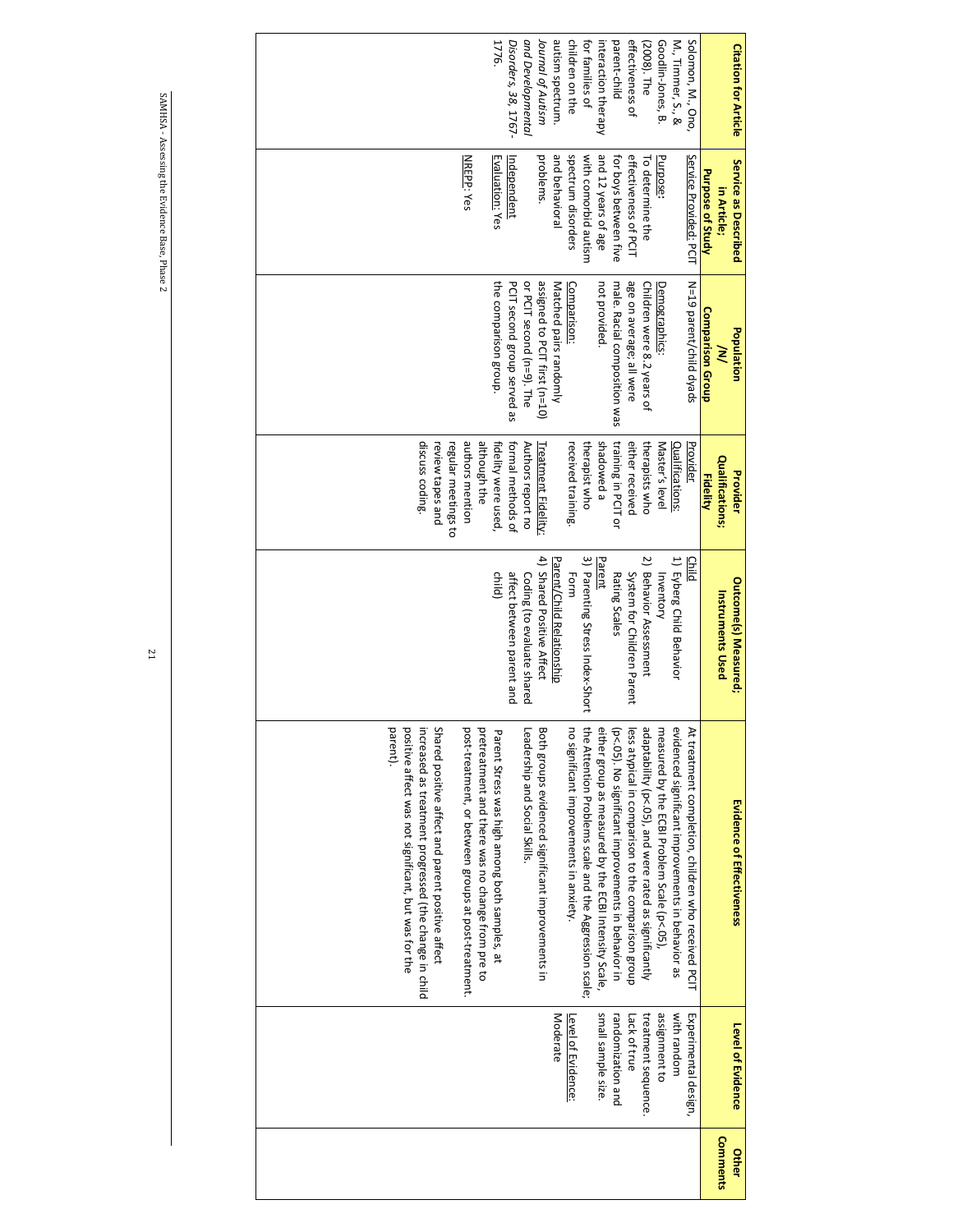| prevention of child<br>therapy in the<br>child interaction<br>evidence for parent-<br>Accumulating<br>Zimmer-Gembeck,<br>177-192.<br>maltreatment. Child<br>M.J. (2009).<br>Development, 81(1),<br>Thomas, R. &<br>Attention Only<br>study was to examine<br>check-ins with parents<br>Only (AO).<br>maltreatment<br>PCIT for child<br>the effectiveness of<br>issues.<br>concerns about their<br>consisted of weekly<br>1) PCIT or 2) Attention<br><b>NREPP: Yes</b><br>Evaluation: Yes<br>Purpose:<br>family and other<br>to discuss their<br>Service Provided<br>The purpose of this<br>Independent<br>Purpose of Study<br>in Article;<br>PCIT (n=99) vs AO (n=51).<br>provided.<br>characteristics were not<br>An Australian sample.<br>Random assignment to<br>male. Racial/ethnic<br>age on average; 71% were<br>Children were five years of<br>Comparison<br><b>Demographics</b><br>N=150 parent/child dyads<br><b>Comparison Group</b><br>≷<br>psychologists with prior<br>by routine supervision.<br>integrity was provided<br>practice experience.<br>Master's level<br><b>Provider Qualifications:</b><br>Treatment Fidelity:<br>The authors state that<br><b>Qualifications;</b><br><b>Fidelity</b><br>3) Child Abuse Potential<br>5) Records of child welfare<br>4) Dyadic Parent-Child<br>2) Parenting Stress Index<br>Parent/Child Relationship<br>1) Eyberg Child Behavior<br><b>Other</b><br>Parent<br>Child<br>reports<br>Inventory<br>Inventory<br>Interaction Coding System-III<br><b>Instruments Used</b><br>symptoms (p<.05), and 2) a greater number of<br>greater reductions in parenting stress (medium<br>significantly greater improvements in behavior<br>than those who dropped out (p<.05).<br>Parents who completed treatment were significantly<br>significant reductions in child abuse potential<br>groups with respect to parent-report internalizing<br>there were also significant differences between<br>to post-treatment, with the following exceptions: 1)<br>abuse potential from pre to post-treatment.<br>parent/child interaction (large effect sizes) (p<.05)<br>effect sizes) and greater improvements in<br>Parents in the PCIT group evidenced significantly<br>change in behavior problems was found based on<br>problems based on parent report than the AO group<br>parents in the PCIT group evidenced clinically<br>At one month post-treatment, findings were similar<br>No change between groups with respect to child<br>teacher report.<br>(p<.05), and moderate effect sizes were found. No<br>At treatment completion, the PCIT group evidenced<br>less likely to be reported to child protective services<br>$(p < 05)$ . | Population<br>Provider<br><b>Outcome(s) Measured;</b> | Evidence of Effectiveness |
|----------------------------------------------------------------------------------------------------------------------------------------------------------------------------------------------------------------------------------------------------------------------------------------------------------------------------------------------------------------------------------------------------------------------------------------------------------------------------------------------------------------------------------------------------------------------------------------------------------------------------------------------------------------------------------------------------------------------------------------------------------------------------------------------------------------------------------------------------------------------------------------------------------------------------------------------------------------------------------------------------------------------------------------------------------------------------------------------------------------------------------------------------------------------------------------------------------------------------------------------------------------------------------------------------------------------------------------------------------------------------------------------------------------------------------------------------------------------------------------------------------------------------------------------------------------------------------------------------------------------------------------------------------------------------------------------------------------------------------------------------------------------------------------------------------------------------------------------------------------------------------------------------------------------------------------------------------------------------------------------------------------------------------------------------------------------------------------------------------------------------------------------------------------------------------------------------------------------------------------------------------------------------------------------------------------------------------------------------------------------------------------------------------------------------------------------------------------------------------------------------------------------------------------------------------------------------------------------------------------------------------------------------------------------------------------|-------------------------------------------------------|---------------------------|
|                                                                                                                                                                                                                                                                                                                                                                                                                                                                                                                                                                                                                                                                                                                                                                                                                                                                                                                                                                                                                                                                                                                                                                                                                                                                                                                                                                                                                                                                                                                                                                                                                                                                                                                                                                                                                                                                                                                                                                                                                                                                                                                                                                                                                                                                                                                                                                                                                                                                                                                                                                                                                                                                                        |                                                       |                           |
|                                                                                                                                                                                                                                                                                                                                                                                                                                                                                                                                                                                                                                                                                                                                                                                                                                                                                                                                                                                                                                                                                                                                                                                                                                                                                                                                                                                                                                                                                                                                                                                                                                                                                                                                                                                                                                                                                                                                                                                                                                                                                                                                                                                                                                                                                                                                                                                                                                                                                                                                                                                                                                                                                        |                                                       |                           |
|                                                                                                                                                                                                                                                                                                                                                                                                                                                                                                                                                                                                                                                                                                                                                                                                                                                                                                                                                                                                                                                                                                                                                                                                                                                                                                                                                                                                                                                                                                                                                                                                                                                                                                                                                                                                                                                                                                                                                                                                                                                                                                                                                                                                                                                                                                                                                                                                                                                                                                                                                                                                                                                                                        |                                                       |                           |
|                                                                                                                                                                                                                                                                                                                                                                                                                                                                                                                                                                                                                                                                                                                                                                                                                                                                                                                                                                                                                                                                                                                                                                                                                                                                                                                                                                                                                                                                                                                                                                                                                                                                                                                                                                                                                                                                                                                                                                                                                                                                                                                                                                                                                                                                                                                                                                                                                                                                                                                                                                                                                                                                                        |                                                       |                           |
|                                                                                                                                                                                                                                                                                                                                                                                                                                                                                                                                                                                                                                                                                                                                                                                                                                                                                                                                                                                                                                                                                                                                                                                                                                                                                                                                                                                                                                                                                                                                                                                                                                                                                                                                                                                                                                                                                                                                                                                                                                                                                                                                                                                                                                                                                                                                                                                                                                                                                                                                                                                                                                                                                        |                                                       |                           |
|                                                                                                                                                                                                                                                                                                                                                                                                                                                                                                                                                                                                                                                                                                                                                                                                                                                                                                                                                                                                                                                                                                                                                                                                                                                                                                                                                                                                                                                                                                                                                                                                                                                                                                                                                                                                                                                                                                                                                                                                                                                                                                                                                                                                                                                                                                                                                                                                                                                                                                                                                                                                                                                                                        |                                                       |                           |
|                                                                                                                                                                                                                                                                                                                                                                                                                                                                                                                                                                                                                                                                                                                                                                                                                                                                                                                                                                                                                                                                                                                                                                                                                                                                                                                                                                                                                                                                                                                                                                                                                                                                                                                                                                                                                                                                                                                                                                                                                                                                                                                                                                                                                                                                                                                                                                                                                                                                                                                                                                                                                                                                                        |                                                       |                           |
|                                                                                                                                                                                                                                                                                                                                                                                                                                                                                                                                                                                                                                                                                                                                                                                                                                                                                                                                                                                                                                                                                                                                                                                                                                                                                                                                                                                                                                                                                                                                                                                                                                                                                                                                                                                                                                                                                                                                                                                                                                                                                                                                                                                                                                                                                                                                                                                                                                                                                                                                                                                                                                                                                        |                                                       |                           |
|                                                                                                                                                                                                                                                                                                                                                                                                                                                                                                                                                                                                                                                                                                                                                                                                                                                                                                                                                                                                                                                                                                                                                                                                                                                                                                                                                                                                                                                                                                                                                                                                                                                                                                                                                                                                                                                                                                                                                                                                                                                                                                                                                                                                                                                                                                                                                                                                                                                                                                                                                                                                                                                                                        |                                                       |                           |
|                                                                                                                                                                                                                                                                                                                                                                                                                                                                                                                                                                                                                                                                                                                                                                                                                                                                                                                                                                                                                                                                                                                                                                                                                                                                                                                                                                                                                                                                                                                                                                                                                                                                                                                                                                                                                                                                                                                                                                                                                                                                                                                                                                                                                                                                                                                                                                                                                                                                                                                                                                                                                                                                                        |                                                       |                           |
|                                                                                                                                                                                                                                                                                                                                                                                                                                                                                                                                                                                                                                                                                                                                                                                                                                                                                                                                                                                                                                                                                                                                                                                                                                                                                                                                                                                                                                                                                                                                                                                                                                                                                                                                                                                                                                                                                                                                                                                                                                                                                                                                                                                                                                                                                                                                                                                                                                                                                                                                                                                                                                                                                        |                                                       |                           |
|                                                                                                                                                                                                                                                                                                                                                                                                                                                                                                                                                                                                                                                                                                                                                                                                                                                                                                                                                                                                                                                                                                                                                                                                                                                                                                                                                                                                                                                                                                                                                                                                                                                                                                                                                                                                                                                                                                                                                                                                                                                                                                                                                                                                                                                                                                                                                                                                                                                                                                                                                                                                                                                                                        |                                                       |                           |
|                                                                                                                                                                                                                                                                                                                                                                                                                                                                                                                                                                                                                                                                                                                                                                                                                                                                                                                                                                                                                                                                                                                                                                                                                                                                                                                                                                                                                                                                                                                                                                                                                                                                                                                                                                                                                                                                                                                                                                                                                                                                                                                                                                                                                                                                                                                                                                                                                                                                                                                                                                                                                                                                                        |                                                       |                           |
|                                                                                                                                                                                                                                                                                                                                                                                                                                                                                                                                                                                                                                                                                                                                                                                                                                                                                                                                                                                                                                                                                                                                                                                                                                                                                                                                                                                                                                                                                                                                                                                                                                                                                                                                                                                                                                                                                                                                                                                                                                                                                                                                                                                                                                                                                                                                                                                                                                                                                                                                                                                                                                                                                        |                                                       |                           |
|                                                                                                                                                                                                                                                                                                                                                                                                                                                                                                                                                                                                                                                                                                                                                                                                                                                                                                                                                                                                                                                                                                                                                                                                                                                                                                                                                                                                                                                                                                                                                                                                                                                                                                                                                                                                                                                                                                                                                                                                                                                                                                                                                                                                                                                                                                                                                                                                                                                                                                                                                                                                                                                                                        |                                                       |                           |
|                                                                                                                                                                                                                                                                                                                                                                                                                                                                                                                                                                                                                                                                                                                                                                                                                                                                                                                                                                                                                                                                                                                                                                                                                                                                                                                                                                                                                                                                                                                                                                                                                                                                                                                                                                                                                                                                                                                                                                                                                                                                                                                                                                                                                                                                                                                                                                                                                                                                                                                                                                                                                                                                                        |                                                       |                           |
|                                                                                                                                                                                                                                                                                                                                                                                                                                                                                                                                                                                                                                                                                                                                                                                                                                                                                                                                                                                                                                                                                                                                                                                                                                                                                                                                                                                                                                                                                                                                                                                                                                                                                                                                                                                                                                                                                                                                                                                                                                                                                                                                                                                                                                                                                                                                                                                                                                                                                                                                                                                                                                                                                        |                                                       |                           |
|                                                                                                                                                                                                                                                                                                                                                                                                                                                                                                                                                                                                                                                                                                                                                                                                                                                                                                                                                                                                                                                                                                                                                                                                                                                                                                                                                                                                                                                                                                                                                                                                                                                                                                                                                                                                                                                                                                                                                                                                                                                                                                                                                                                                                                                                                                                                                                                                                                                                                                                                                                                                                                                                                        |                                                       |                           |
|                                                                                                                                                                                                                                                                                                                                                                                                                                                                                                                                                                                                                                                                                                                                                                                                                                                                                                                                                                                                                                                                                                                                                                                                                                                                                                                                                                                                                                                                                                                                                                                                                                                                                                                                                                                                                                                                                                                                                                                                                                                                                                                                                                                                                                                                                                                                                                                                                                                                                                                                                                                                                                                                                        |                                                       |                           |
|                                                                                                                                                                                                                                                                                                                                                                                                                                                                                                                                                                                                                                                                                                                                                                                                                                                                                                                                                                                                                                                                                                                                                                                                                                                                                                                                                                                                                                                                                                                                                                                                                                                                                                                                                                                                                                                                                                                                                                                                                                                                                                                                                                                                                                                                                                                                                                                                                                                                                                                                                                                                                                                                                        |                                                       |                           |
|                                                                                                                                                                                                                                                                                                                                                                                                                                                                                                                                                                                                                                                                                                                                                                                                                                                                                                                                                                                                                                                                                                                                                                                                                                                                                                                                                                                                                                                                                                                                                                                                                                                                                                                                                                                                                                                                                                                                                                                                                                                                                                                                                                                                                                                                                                                                                                                                                                                                                                                                                                                                                                                                                        |                                                       |                           |
|                                                                                                                                                                                                                                                                                                                                                                                                                                                                                                                                                                                                                                                                                                                                                                                                                                                                                                                                                                                                                                                                                                                                                                                                                                                                                                                                                                                                                                                                                                                                                                                                                                                                                                                                                                                                                                                                                                                                                                                                                                                                                                                                                                                                                                                                                                                                                                                                                                                                                                                                                                                                                                                                                        |                                                       |                           |
|                                                                                                                                                                                                                                                                                                                                                                                                                                                                                                                                                                                                                                                                                                                                                                                                                                                                                                                                                                                                                                                                                                                                                                                                                                                                                                                                                                                                                                                                                                                                                                                                                                                                                                                                                                                                                                                                                                                                                                                                                                                                                                                                                                                                                                                                                                                                                                                                                                                                                                                                                                                                                                                                                        |                                                       |                           |
|                                                                                                                                                                                                                                                                                                                                                                                                                                                                                                                                                                                                                                                                                                                                                                                                                                                                                                                                                                                                                                                                                                                                                                                                                                                                                                                                                                                                                                                                                                                                                                                                                                                                                                                                                                                                                                                                                                                                                                                                                                                                                                                                                                                                                                                                                                                                                                                                                                                                                                                                                                                                                                                                                        |                                                       |                           |
|                                                                                                                                                                                                                                                                                                                                                                                                                                                                                                                                                                                                                                                                                                                                                                                                                                                                                                                                                                                                                                                                                                                                                                                                                                                                                                                                                                                                                                                                                                                                                                                                                                                                                                                                                                                                                                                                                                                                                                                                                                                                                                                                                                                                                                                                                                                                                                                                                                                                                                                                                                                                                                                                                        |                                                       |                           |
|                                                                                                                                                                                                                                                                                                                                                                                                                                                                                                                                                                                                                                                                                                                                                                                                                                                                                                                                                                                                                                                                                                                                                                                                                                                                                                                                                                                                                                                                                                                                                                                                                                                                                                                                                                                                                                                                                                                                                                                                                                                                                                                                                                                                                                                                                                                                                                                                                                                                                                                                                                                                                                                                                        |                                                       |                           |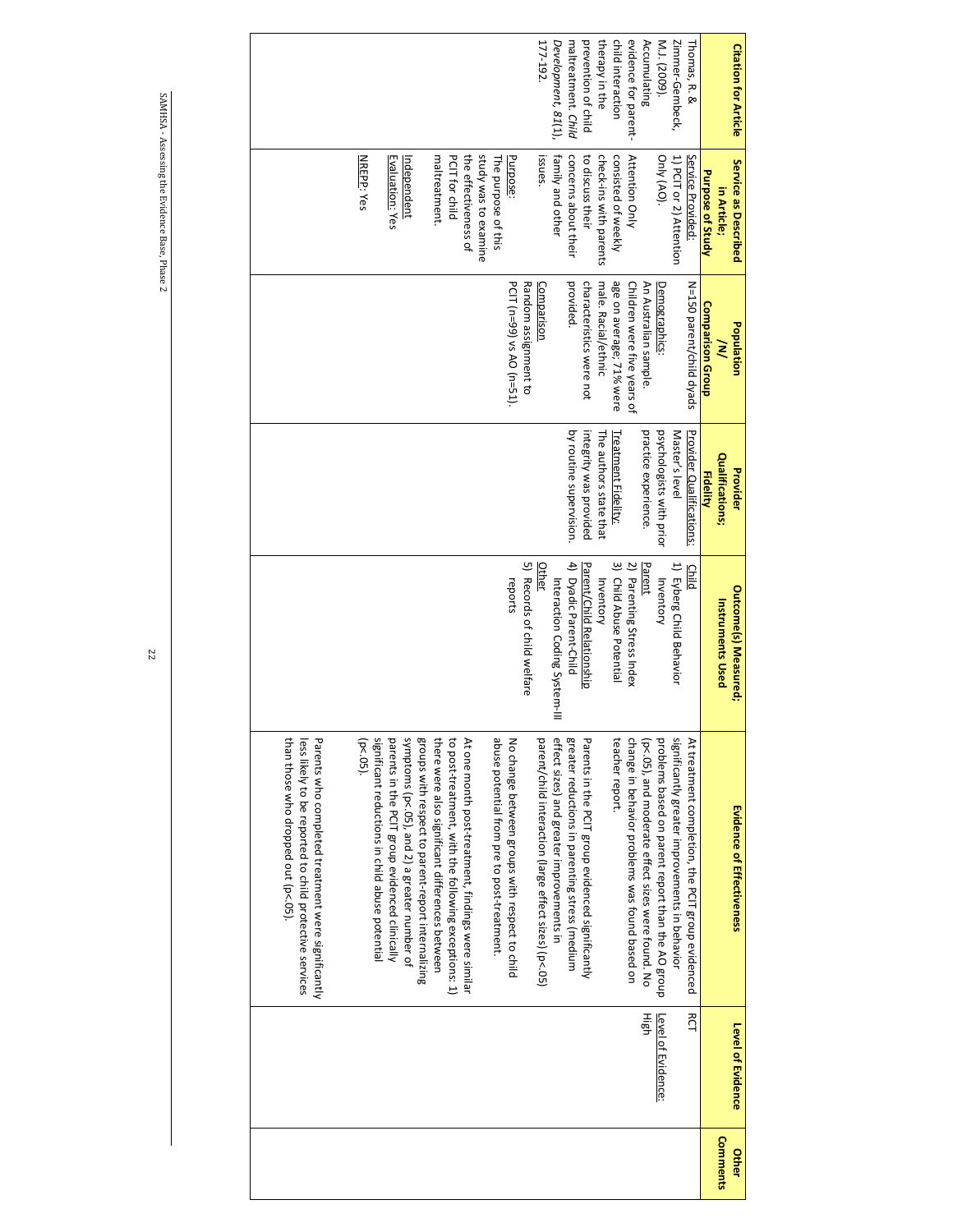| <b>Citation for Article</b> | Service as Described    | Population                       | <b>Provider Qualifications;</b> | <b>Outcome(s) Measured;</b>        | <b>Evidence of Effectiveness</b>                                  | <b>Level of Evidence</b> | Other    |
|-----------------------------|-------------------------|----------------------------------|---------------------------------|------------------------------------|-------------------------------------------------------------------|--------------------------|----------|
|                             | in Article;             | ŠΛ                               | <b>Fidelity</b>                 | Instruments<br><b>D</b> sed        |                                                                   |                          | Comments |
|                             | <b>Purpose of Study</b> | Comparison Group                 |                                 |                                    |                                                                   |                          |          |
| Timmer, S.G.,               | Service Provided: PCIT  | N=136 parent/child dyads         | Provider Qualifications:        | Child                              | At treatment completion, both                                     | Quasi-experimental       |          |
| Urquiza, A.J., Zebell       |                         |                                  | Not reported                    | 1) Child Behavior Checklist        | groups evidenced significant                                      | without random           |          |
| N.M., & McGrath,            | Purpose:                | Demographics:                    |                                 | 2) Eyberg Child Behavior           | improvements in behavior (p<.05),                                 | assignment, and limited  |          |
| J.M. (2005). Parent-        | To examine the          | Children were between 4.58 years | <b>Treatment Fidelity:</b>      | Inventory                          | and parenting stress (p<.05); no                                  | measurement.             |          |
| child interaction           | effectiveness of PCIT   | on average; 67.1% were male;     | Not reported                    | Parent                             | significant differences between                                   |                          |          |
| therapy: Application        | upon child              | 42.3% were Caucasian, and 42.3%  |                                 | 3) Child Abuse Potential Inventory | groups, although maltreated                                       | Level of Evidence: Low   |          |
| to maltreating              | maltreatment and        | were Latino; the remainder were  |                                 | 4) Parenting Stress Index          | children evidenced smaller                                        |                          |          |
| parent-child dyads.         | problem behaviors       | African American.                |                                 | 5) Symptom Checklist 90-R          | improvements in behavior in                                       |                          |          |
| Child Abuse &               | among youth who         |                                  |                                 | <b>Other</b>                       | comparison to children without a                                  |                          |          |
| Neglect, 29, 825-           | have been maltreated    | Comparison:                      |                                 | O) Records of child maltreatment   | history of maltreatment.                                          |                          |          |
| 842                         | versus those with no    | Maltreatment history (n=91)      |                                 | from providers (e.g<br>lei ocial   |                                                                   |                          |          |
|                             | history of              | No history (n=45).               |                                 | workers) and the legal system.     | No significant difference petween                                 |                          |          |
|                             | maltreatment.           |                                  |                                 |                                    | groups with respect to the<br>parents' psychological functioning, |                          |          |
|                             | Both groups received    |                                  |                                 |                                    | child abuse potential, and risk for                               |                          |          |
|                             | <b>DSTT</b>             |                                  |                                 |                                    | tuture abuse                                                      |                          |          |
|                             | Independent             |                                  |                                 |                                    |                                                                   |                          |          |
|                             | Evaluation: Yes         |                                  |                                 |                                    |                                                                   |                          |          |
|                             | NREPP: Yes              |                                  |                                 |                                    |                                                                   |                          |          |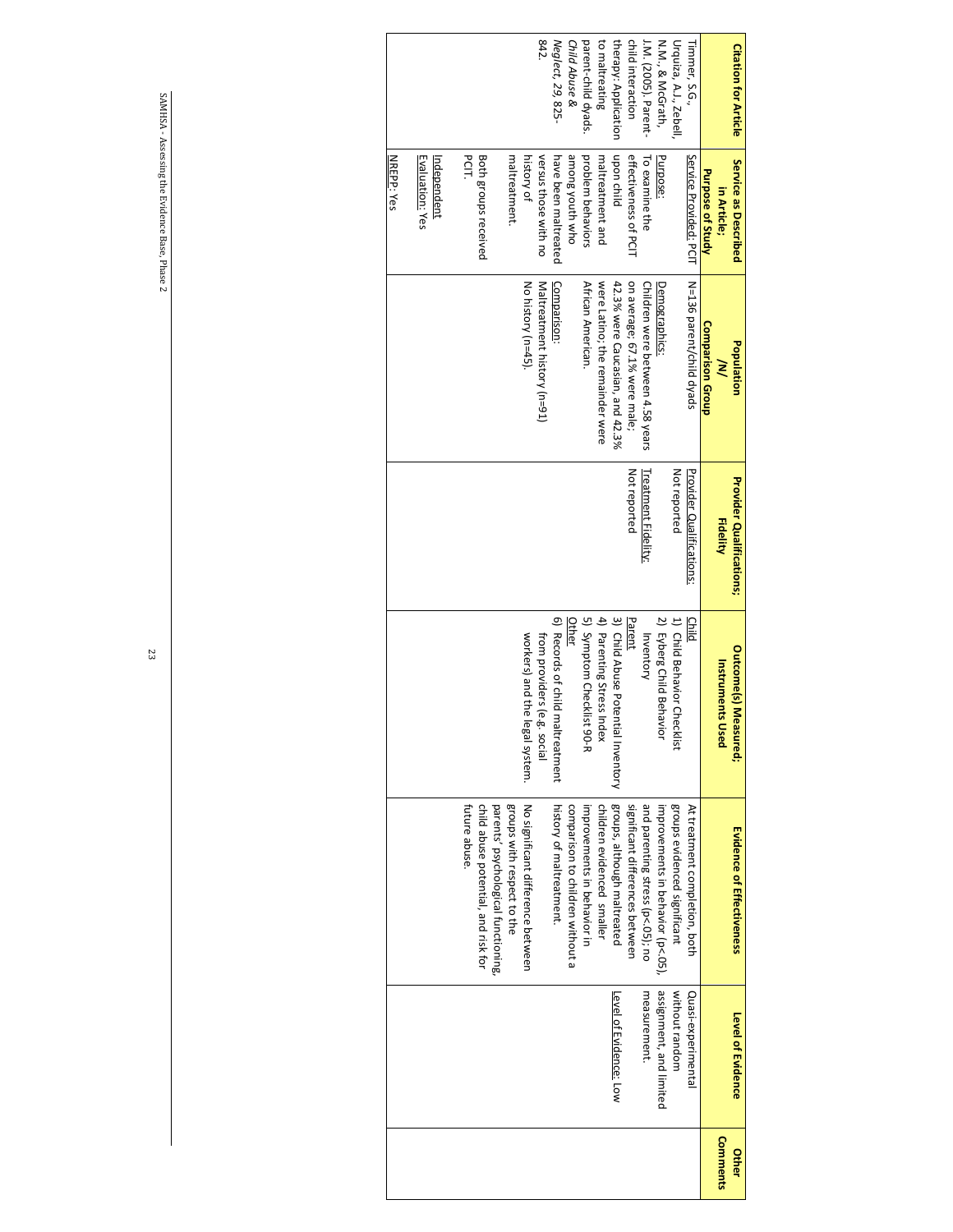| $1-19$ .<br>parent-child<br>effectiveness of<br>caregiver-<br>Challenging foster<br>Services Review, 28,<br>Children and Youth<br>maltreated child<br>Zebell, N. (2006).<br>Urquiza, A.J., &<br>relationships: The<br>interaction therapy<br>Timmer, S.G.,<br>Yes<br>children in foster care.<br>of PCIT upon reducing<br>Purpose:<br><b>NREPP: Yes</b><br>Both groups received PCIT.<br>behavior problems among<br>Service Provided: PCIT.<br>To determine the impact<br><u>Independent Evaluation:</u><br>Purpose of Study<br>Article;<br>Note: demographics were<br>parent/child dyads (n=75)<br>dyads (n=98) vs foster<br>study only.<br>dyads who participated in<br>of age on average, 61.6%<br>Children were 4.47 years<br>the original study.<br>Biological parent/child<br>Study Population:<br>provided for the original<br>were male, 55% Caucasian.<br>N=163 of 385 parent/child<br>Demographics:<br>Comparison Group<br>$\geq$<br>Not reported<br>Not reported<br>Provider Qualifications<br>Treatment Fidelity:<br><b>Fidelity</b><br>5) The Symptom Checklist 90-R<br>4) Parenting Stress Index<br>6) Records of child<br>3) Child Abuse Potentia<br>2) Eyberg Child Behavio<br>1) Child Behavior Checklist<br>Parent<br><b>Other</b><br><b>Child</b><br>Inventory<br>legal system.<br>Inventory<br>providers (e.g. social<br>maltreatment from<br>workers, therapists)<br><b>Instruments Use</b><br>and the<br>abuse potential than biological<br>groups evidenced significant<br>parents<br>smaller gains in reducing child<br>improvements in child abuse<br>potential, psychological<br>in both groups showed significant<br>At treatment completion, parents<br>improvements in behavior<br>At treatment completion, both<br>for children in foster care.<br>(p<.05); smaller gains were shown<br>(p<.05); foster parents made<br>functioning, and symptoms<br>and limited measurement.<br>Quasi-experimental, without<br>random assignment, attrition,<br>Level of Evidence: Low<br>Comments | <b>Citation for Article</b> | Service as Described in | Population | <b>Provider Qualifications;</b> | <b>Outcome(s) Measured;</b> | <b>Evidence of Effectiveness</b> | Level of Evidence | Other |
|-------------------------------------------------------------------------------------------------------------------------------------------------------------------------------------------------------------------------------------------------------------------------------------------------------------------------------------------------------------------------------------------------------------------------------------------------------------------------------------------------------------------------------------------------------------------------------------------------------------------------------------------------------------------------------------------------------------------------------------------------------------------------------------------------------------------------------------------------------------------------------------------------------------------------------------------------------------------------------------------------------------------------------------------------------------------------------------------------------------------------------------------------------------------------------------------------------------------------------------------------------------------------------------------------------------------------------------------------------------------------------------------------------------------------------------------------------------------------------------------------------------------------------------------------------------------------------------------------------------------------------------------------------------------------------------------------------------------------------------------------------------------------------------------------------------------------------------------------------------------------------------------------------------------------------------------------------------------------------------------------------------------|-----------------------------|-------------------------|------------|---------------------------------|-----------------------------|----------------------------------|-------------------|-------|
|                                                                                                                                                                                                                                                                                                                                                                                                                                                                                                                                                                                                                                                                                                                                                                                                                                                                                                                                                                                                                                                                                                                                                                                                                                                                                                                                                                                                                                                                                                                                                                                                                                                                                                                                                                                                                                                                                                                                                                                                                   |                             |                         |            |                                 |                             |                                  |                   |       |
|                                                                                                                                                                                                                                                                                                                                                                                                                                                                                                                                                                                                                                                                                                                                                                                                                                                                                                                                                                                                                                                                                                                                                                                                                                                                                                                                                                                                                                                                                                                                                                                                                                                                                                                                                                                                                                                                                                                                                                                                                   |                             |                         |            |                                 |                             |                                  |                   |       |
|                                                                                                                                                                                                                                                                                                                                                                                                                                                                                                                                                                                                                                                                                                                                                                                                                                                                                                                                                                                                                                                                                                                                                                                                                                                                                                                                                                                                                                                                                                                                                                                                                                                                                                                                                                                                                                                                                                                                                                                                                   |                             |                         |            |                                 |                             |                                  |                   |       |
|                                                                                                                                                                                                                                                                                                                                                                                                                                                                                                                                                                                                                                                                                                                                                                                                                                                                                                                                                                                                                                                                                                                                                                                                                                                                                                                                                                                                                                                                                                                                                                                                                                                                                                                                                                                                                                                                                                                                                                                                                   |                             |                         |            |                                 |                             |                                  |                   |       |
|                                                                                                                                                                                                                                                                                                                                                                                                                                                                                                                                                                                                                                                                                                                                                                                                                                                                                                                                                                                                                                                                                                                                                                                                                                                                                                                                                                                                                                                                                                                                                                                                                                                                                                                                                                                                                                                                                                                                                                                                                   |                             |                         |            |                                 |                             |                                  |                   |       |
|                                                                                                                                                                                                                                                                                                                                                                                                                                                                                                                                                                                                                                                                                                                                                                                                                                                                                                                                                                                                                                                                                                                                                                                                                                                                                                                                                                                                                                                                                                                                                                                                                                                                                                                                                                                                                                                                                                                                                                                                                   |                             |                         |            |                                 |                             |                                  |                   |       |
|                                                                                                                                                                                                                                                                                                                                                                                                                                                                                                                                                                                                                                                                                                                                                                                                                                                                                                                                                                                                                                                                                                                                                                                                                                                                                                                                                                                                                                                                                                                                                                                                                                                                                                                                                                                                                                                                                                                                                                                                                   |                             |                         |            |                                 |                             |                                  |                   |       |
|                                                                                                                                                                                                                                                                                                                                                                                                                                                                                                                                                                                                                                                                                                                                                                                                                                                                                                                                                                                                                                                                                                                                                                                                                                                                                                                                                                                                                                                                                                                                                                                                                                                                                                                                                                                                                                                                                                                                                                                                                   |                             |                         |            |                                 |                             |                                  |                   |       |
|                                                                                                                                                                                                                                                                                                                                                                                                                                                                                                                                                                                                                                                                                                                                                                                                                                                                                                                                                                                                                                                                                                                                                                                                                                                                                                                                                                                                                                                                                                                                                                                                                                                                                                                                                                                                                                                                                                                                                                                                                   |                             |                         |            |                                 |                             |                                  |                   |       |
|                                                                                                                                                                                                                                                                                                                                                                                                                                                                                                                                                                                                                                                                                                                                                                                                                                                                                                                                                                                                                                                                                                                                                                                                                                                                                                                                                                                                                                                                                                                                                                                                                                                                                                                                                                                                                                                                                                                                                                                                                   |                             |                         |            |                                 |                             |                                  |                   |       |
|                                                                                                                                                                                                                                                                                                                                                                                                                                                                                                                                                                                                                                                                                                                                                                                                                                                                                                                                                                                                                                                                                                                                                                                                                                                                                                                                                                                                                                                                                                                                                                                                                                                                                                                                                                                                                                                                                                                                                                                                                   |                             |                         |            |                                 |                             |                                  |                   |       |
|                                                                                                                                                                                                                                                                                                                                                                                                                                                                                                                                                                                                                                                                                                                                                                                                                                                                                                                                                                                                                                                                                                                                                                                                                                                                                                                                                                                                                                                                                                                                                                                                                                                                                                                                                                                                                                                                                                                                                                                                                   |                             |                         |            |                                 |                             |                                  |                   |       |
|                                                                                                                                                                                                                                                                                                                                                                                                                                                                                                                                                                                                                                                                                                                                                                                                                                                                                                                                                                                                                                                                                                                                                                                                                                                                                                                                                                                                                                                                                                                                                                                                                                                                                                                                                                                                                                                                                                                                                                                                                   |                             |                         |            |                                 |                             |                                  |                   |       |
|                                                                                                                                                                                                                                                                                                                                                                                                                                                                                                                                                                                                                                                                                                                                                                                                                                                                                                                                                                                                                                                                                                                                                                                                                                                                                                                                                                                                                                                                                                                                                                                                                                                                                                                                                                                                                                                                                                                                                                                                                   |                             |                         |            |                                 |                             |                                  |                   |       |
|                                                                                                                                                                                                                                                                                                                                                                                                                                                                                                                                                                                                                                                                                                                                                                                                                                                                                                                                                                                                                                                                                                                                                                                                                                                                                                                                                                                                                                                                                                                                                                                                                                                                                                                                                                                                                                                                                                                                                                                                                   |                             |                         |            |                                 |                             |                                  |                   |       |
|                                                                                                                                                                                                                                                                                                                                                                                                                                                                                                                                                                                                                                                                                                                                                                                                                                                                                                                                                                                                                                                                                                                                                                                                                                                                                                                                                                                                                                                                                                                                                                                                                                                                                                                                                                                                                                                                                                                                                                                                                   |                             |                         |            |                                 |                             |                                  |                   |       |
|                                                                                                                                                                                                                                                                                                                                                                                                                                                                                                                                                                                                                                                                                                                                                                                                                                                                                                                                                                                                                                                                                                                                                                                                                                                                                                                                                                                                                                                                                                                                                                                                                                                                                                                                                                                                                                                                                                                                                                                                                   |                             |                         |            |                                 |                             |                                  |                   |       |
|                                                                                                                                                                                                                                                                                                                                                                                                                                                                                                                                                                                                                                                                                                                                                                                                                                                                                                                                                                                                                                                                                                                                                                                                                                                                                                                                                                                                                                                                                                                                                                                                                                                                                                                                                                                                                                                                                                                                                                                                                   |                             |                         |            |                                 |                             |                                  |                   |       |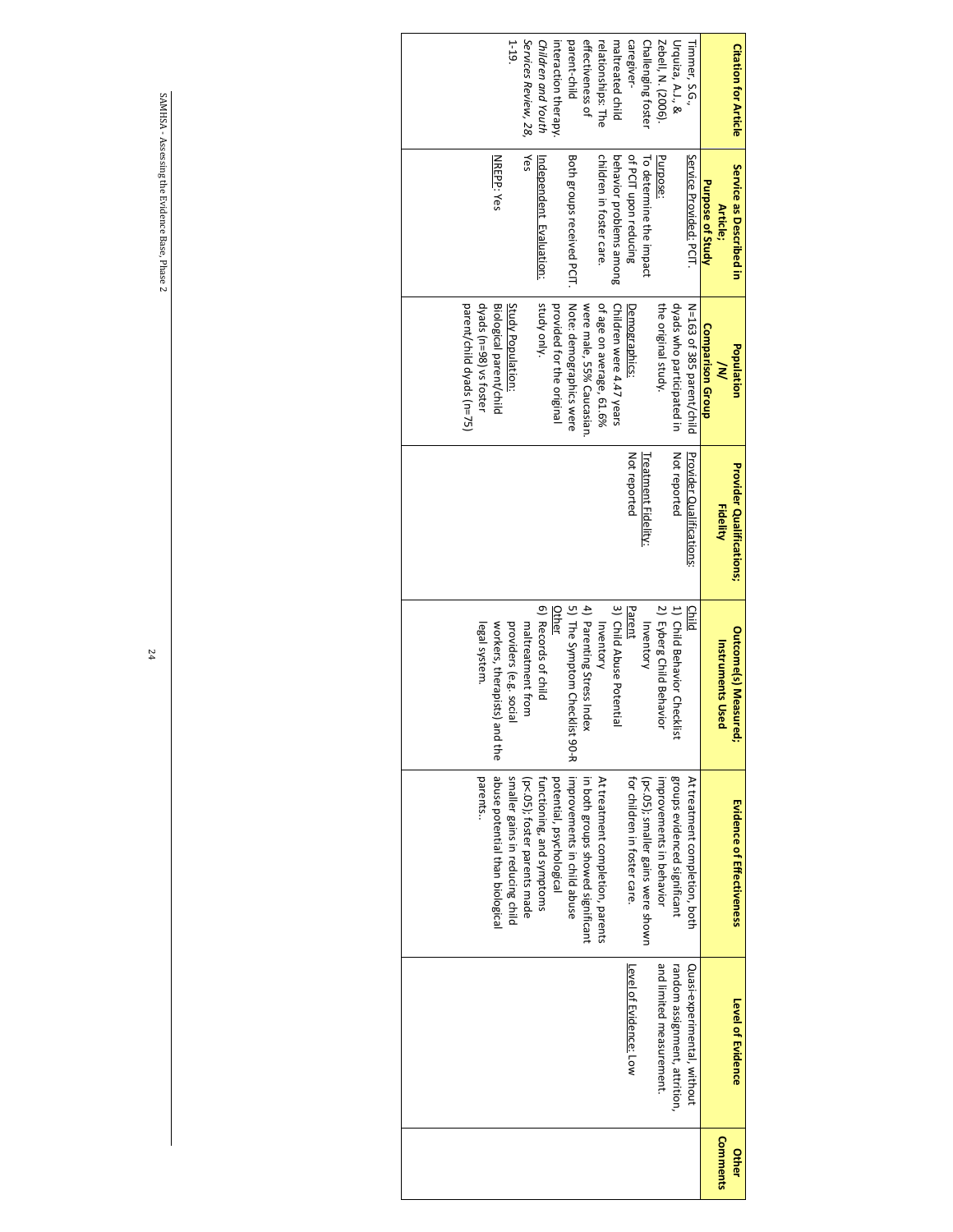| <b>Citation for Article</b> | Service as Described in   | Population                 | Provider Qualifications;     | <b>Outcome(s) Measured;</b>  | <b>Evidence of Effectiveness</b>        | <b>Level of Evidence</b>      | Other    |
|-----------------------------|---------------------------|----------------------------|------------------------------|------------------------------|-----------------------------------------|-------------------------------|----------|
|                             | Article;                  | ≷                          | <b>Fidelity</b>              | <b>Instruments Used</b>      |                                         |                               | Comments |
|                             | Purpose of Study          | <b>Comparison Group</b>    |                              |                              |                                         |                               |          |
| Timmer, S.G., Ware,         | Service Provided: PCIT    | N=129 parent/child dyads   | Provider Ocalitications: Not | Child                        | At treatment completion, both groups    | Quasi-experimental, with non- |          |
| L.M., Urquiza, A.J.,        |                           |                            | reported                     | 1) Child Behavior Checklist  | evidenced significant improvements      | random assignment and         |          |
| & Zebell, N.M.              | Purpose:                  | Demographics:              |                              | 2) Eyberg Child Behavio      | in child behavior (p<.05); parents'     | limited measurement.          |          |
| (2010). The                 | To examine the            | Children were 4.6 years of | <b>Treatment Fidelity:</b>   | Inventory                    | psychological distress (p<.05), and     |                               |          |
| effectiveness of            | effectiveness of PCIT     | age on average; 66.7%      | Not reported                 | Parent                       | stress related to their child and their | Level of Evidence: Low        |          |
| parent-child                | among child/mother dyads  | male, 61% Caucasian.       |                              | 3) Parent Stress Index Short | parenting role (p<.05). Parenta         |                               |          |
| interaction therapy         | that experienced          |                            |                              | Form                         | distress was unchanged.                 |                               |          |
| for victims of              | interpersonal violence    | Comparisor                 |                              | 4) Symptom Checklist 90-R    |                                         |                               |          |
| interparental               | (IPV).                    | Exposed to IPV (n=62)      |                              | 5) Brief Symptom Inventory   | Treatment completers reported           |                               |          |
| violence. Violence          |                           | Not exposed to IPV (n=67). |                              | <b>Other</b>                 | significantly greater improvements in   |                               |          |
| and Victims, 25(4),         | Both groups received PCIT |                            |                              | 6) Records of child          | child behavior than those who only      |                               |          |
| 486-503                     |                           |                            |                              | maltreatment from            | received the first phase of treatment   |                               |          |
|                             | Independent Evaluation:   |                            |                              | providers and the leg<br>≌ั  | $(p < .05)$ .                           |                               |          |
|                             | Yes                       |                            |                              | system.                      |                                         |                               |          |
|                             | <b>NREPP: Yes</b>         |                            |                              |                              |                                         |                               |          |
|                             |                           |                            |                              |                              |                                         |                               |          |
|                             |                           |                            |                              |                              |                                         |                               |          |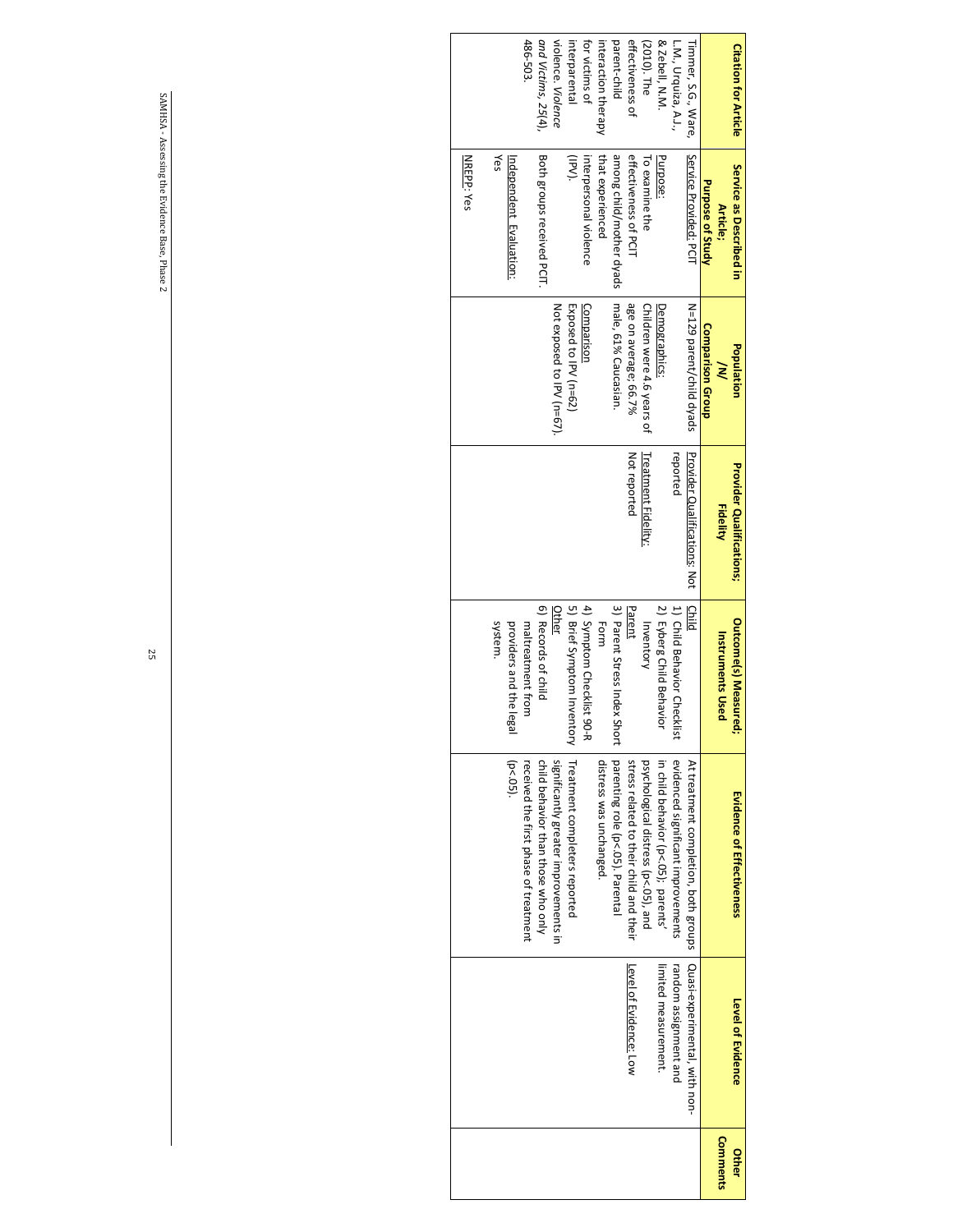# SAMHSA - Assessing the Evidence Base: Reviews and meta-analyses *SAMHSA – Assessing the Evidence Base: Reviews and meta-analyses*

Service: Parent-Child Interaction Therapy (PCIT)

Service: Parent-Child Interaction Therapy (PCIT)

#### Name of Reviewer: Mary Cavaleri Name of Reviewer: Mary Cavaleri

**Level of Evidence**

Level of Evidence

Nine of the 13

Nine of the 13<br>studies were

intervention received the all of whom had one sample, and two studies nonrandom trials, RCTs; two were studies were

had one sample,<br>all of whom<br>received the

nonrandom trials,<br>and two studies

RCTs; two were

intervention.<br>Limitations<br>discussed

stud limited

Moderate Level of Evidence: measurement. sample size and limited by a small

<u>Level of Evidence:</u><br>Moderate

measurement.

many of the individually, but discussed Limitations

ies were

**Other Comments**

**Comments** 

26